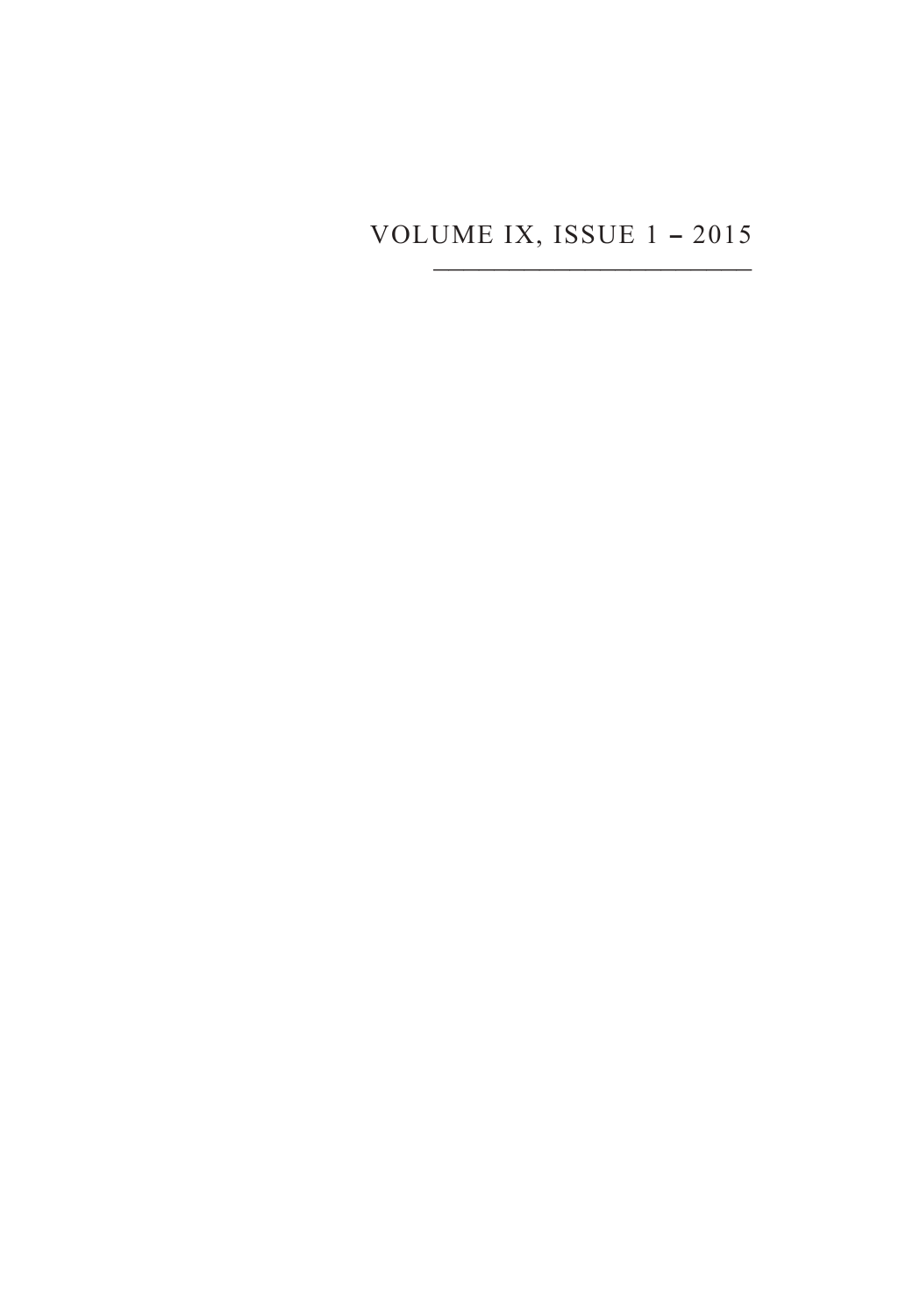# ARAMAZD

## ARMENIAN JOURNAL OF NEAR EASTERN STUDIES



VOLUME IX, ISSUE 1 **–** 2015

ASSOCIATION FOR NEAR EASTERN AND CAUCASIAN STUDIES YEREVAN 2015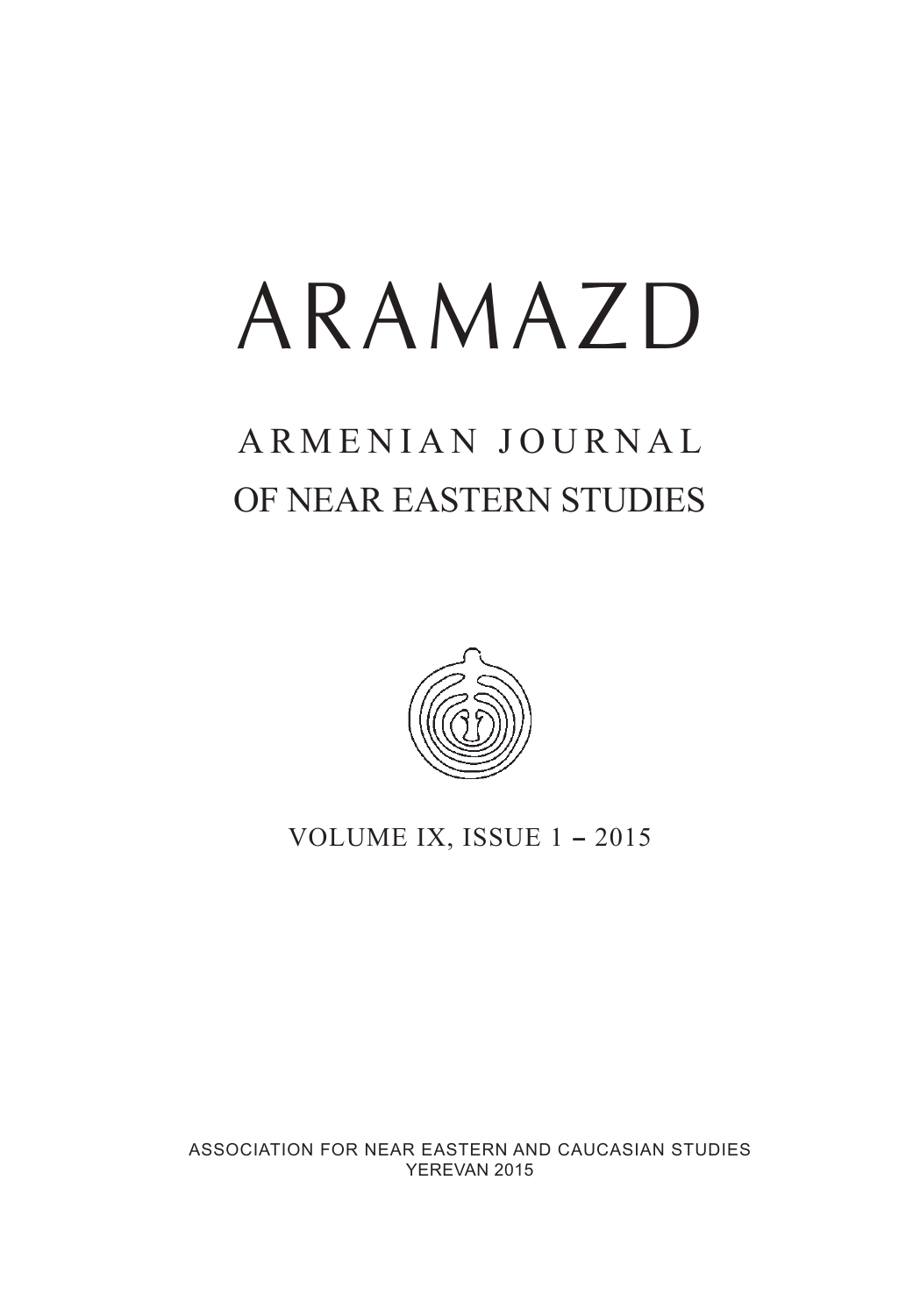# $UUUU9$

# غðÒ²ìàð²ðºìºÈÚ²Ü ՈՒՄՈՒՄՆԱՍԻՐՈՒԹՅՈՒՆՆԵՐԻ  $\langle U34U4UU \rangle$



вîàð IX, вزð 1 **–** 2015

UNUՁUՎՈՐԱՍԻԱԿԱՆ ԵՎ ԿՈՎԿԱՍՅԱՆ ՅԵՏԱՁՈՏՈՒԹՅՈՒՆՆԵՐԻ ԱՍՈՑԻԱՑԻԱ **EPEJUL 2015**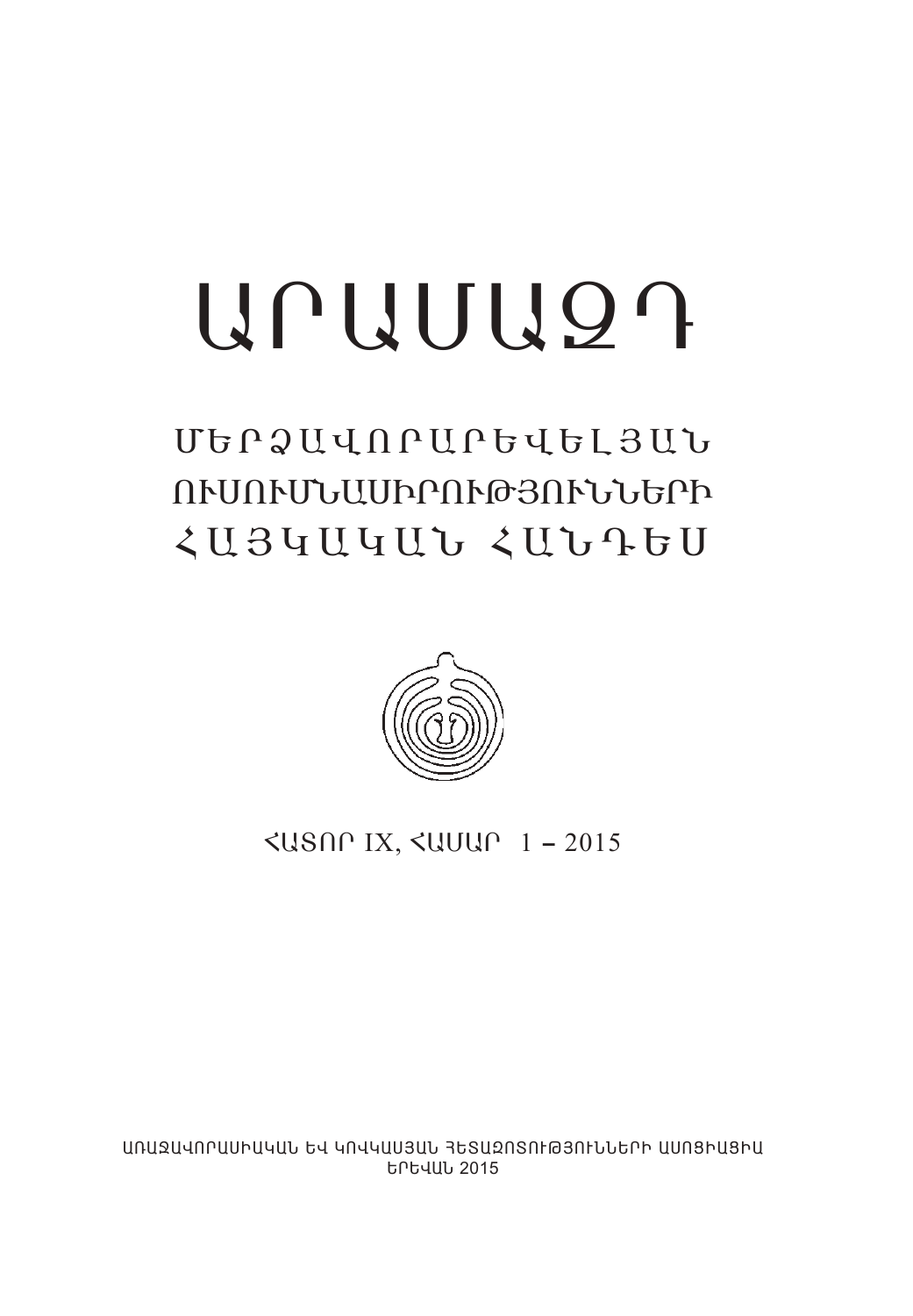#### **Association for Near Eastern and Caucasian Studies**

In collaboration with the Institute of Oriental Studies and the Institute of Archaeology and Ethnography (National Academy of Sciences of Armenia)

## **ARAMAZD**

#### **ARMENIAN JOURNAL OF NEAR EASTERN STUDIES (AJNES)**

| Editor-in-Chief:<br>Vice-Editor: | Aram Kosyan<br>Armen Petrosyan                                                                                                                                                                                                                 |
|----------------------------------|------------------------------------------------------------------------------------------------------------------------------------------------------------------------------------------------------------------------------------------------|
| <b>Associate Editors:</b>        | Arsen Bobokhyan, Yervand Grekyan                                                                                                                                                                                                               |
| <b>Editorial Board:</b>          | Levon Abrahamian, Gregory Areshian,<br>Pavel Avetisyan, Raffaele Biscione, Elizabeth Fagan,<br>Andrew George, John Greppin, Hrach Martirosyan,<br>Mirjo Salvini, Ursula Seidl, Adam Smith,<br>Aram Topchyan, Vardan Voskanyan, Ilya Yakubovich |

*Communications for the editors, manuscripts, and books for review should be addressed to the Editor–in–Chief or Associate Editors.*

#### **Editorial Office:**

Marshal Baghramyan Ave. 24/4, 375019, Yerevan, Armenia Tel. (374 10) 58 33 82 Fax: (374 10) 52 50 91 E–mail: ancs@freenet.am, armenianjournal@yahoo.com http://www.ancs.am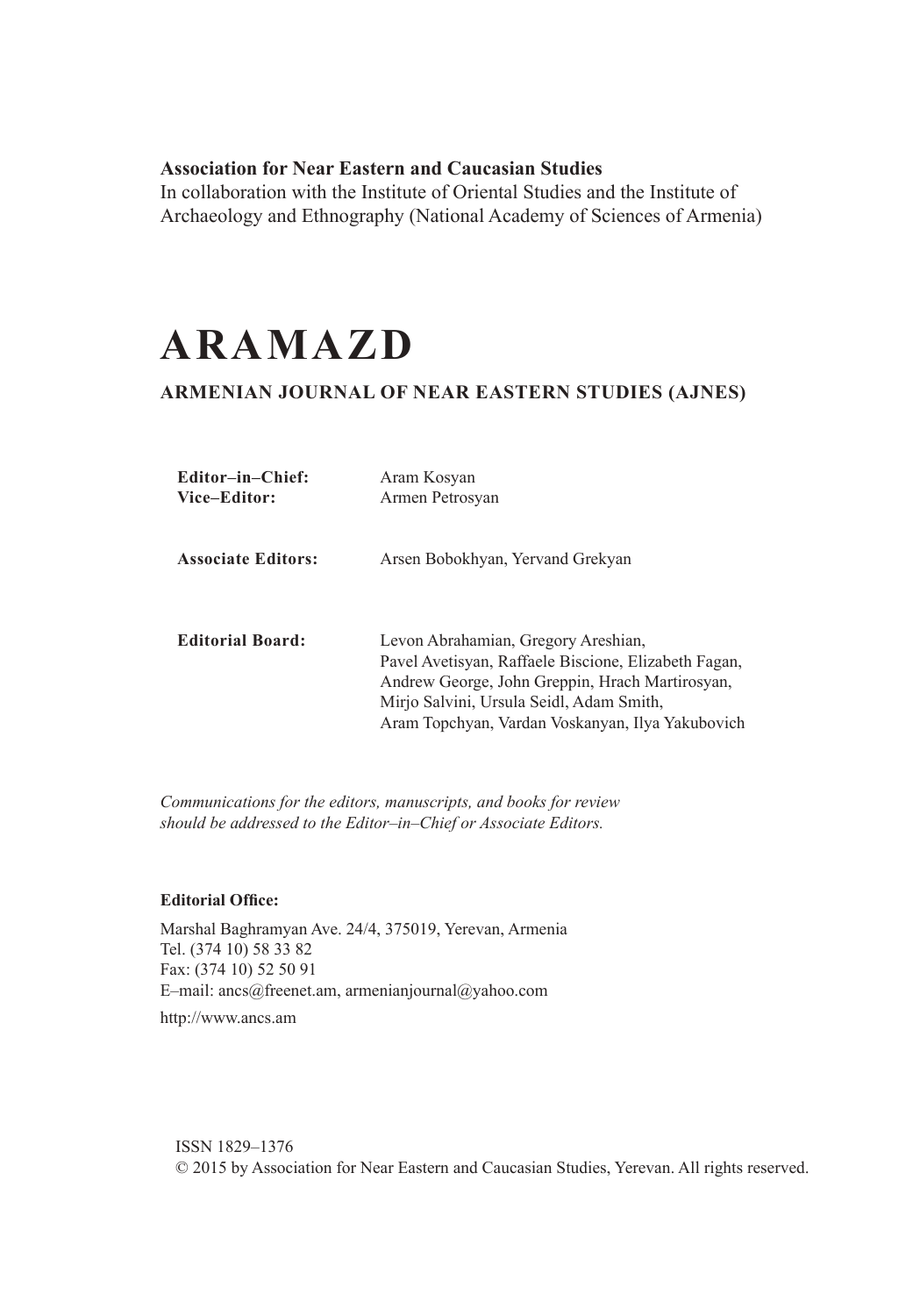The Publication of this journal is sponsored by the Research Program in Armenian Archaeology and Ethnography of the Cotsen Institute of Archaeology at the University of California, Los Angeles and funded by the Chitjian Family Foundation (USA)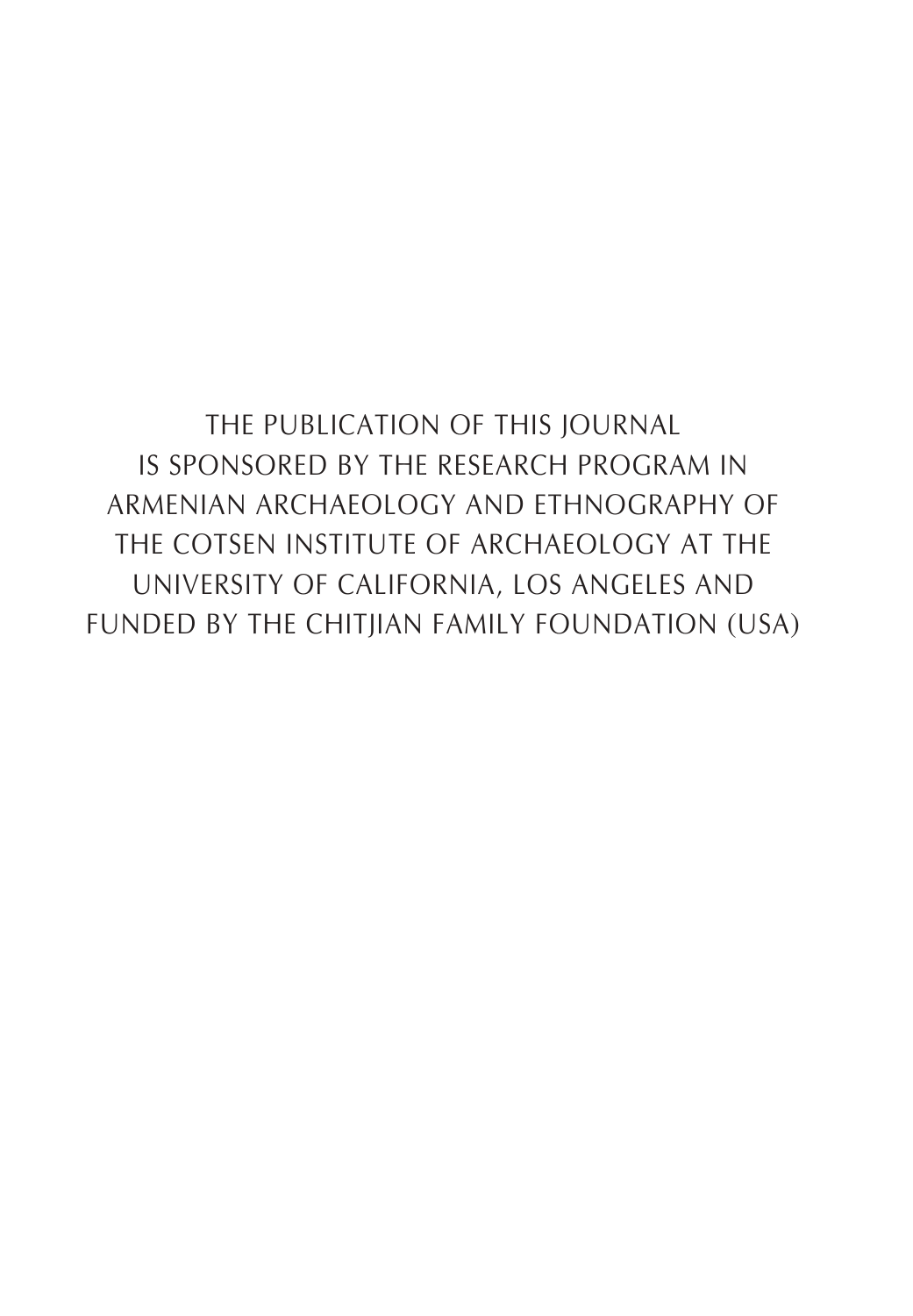### **TABLE OF CONTENTS** \_\_\_\_\_\_\_\_\_\_\_\_\_\_\_\_\_\_\_\_\_

#### **ARTICLES**

| VARDUHI MELIKYAN. Newly Found Middle Bronze Age Tombs                                                                                                                                            |  |
|--------------------------------------------------------------------------------------------------------------------------------------------------------------------------------------------------|--|
|                                                                                                                                                                                                  |  |
| ARAM KALATARYAN †, GAGIK SARGSYAN, NORA YENGIBARYAN,<br>VARDUHI MELIKYAN. Results of Excavations in Gogaran, 2007-2008  41-57                                                                    |  |
| ARTHUR PETROSYAN, ROBERTO DAN, RICCARDO LA FARINA,<br>MATTIA RACCIDI, MANUEL CASTELLUCCIA, BORIS GASPARYAN,<br>ASTGHIK BABAJANYAN. The Kotayk Survey Project (KSP):                              |  |
|                                                                                                                                                                                                  |  |
| İLKNUR TAŞ, VEYSEL DINLER. Hittite Criminal Law<br>in the Light of Modern Paradigms. Searching for the Traces                                                                                    |  |
| YERVAND GREKYAN. The Regnal Years of the Urartian Kings Argišti Menuahi                                                                                                                          |  |
|                                                                                                                                                                                                  |  |
| ALEXANDER SACHSENMAIER. Remarks on the Reconstruction                                                                                                                                            |  |
| YERVAND GREKYAN, POORYA KASHANI. Urartian Inscribed Bronze Artifacts                                                                                                                             |  |
| NORA YENGIBARYAN. Towards a Seal Type Discovered in Armenia  159-162                                                                                                                             |  |
| ANNE ELIZABETH REDGATE. Seeking Promotion in the Challenging 640s:<br>the Amatuni Church at Ptghni, Ideas of Political Authority,<br>and Paulician Challenge $-$ a Background to the Teaching of |  |
|                                                                                                                                                                                                  |  |
| GAGIK SARGSYAN, ARSEN HARUTYUNYAN. Excavations of the Single-Nave                                                                                                                                |  |
|                                                                                                                                                                                                  |  |
|                                                                                                                                                                                                  |  |
|                                                                                                                                                                                                  |  |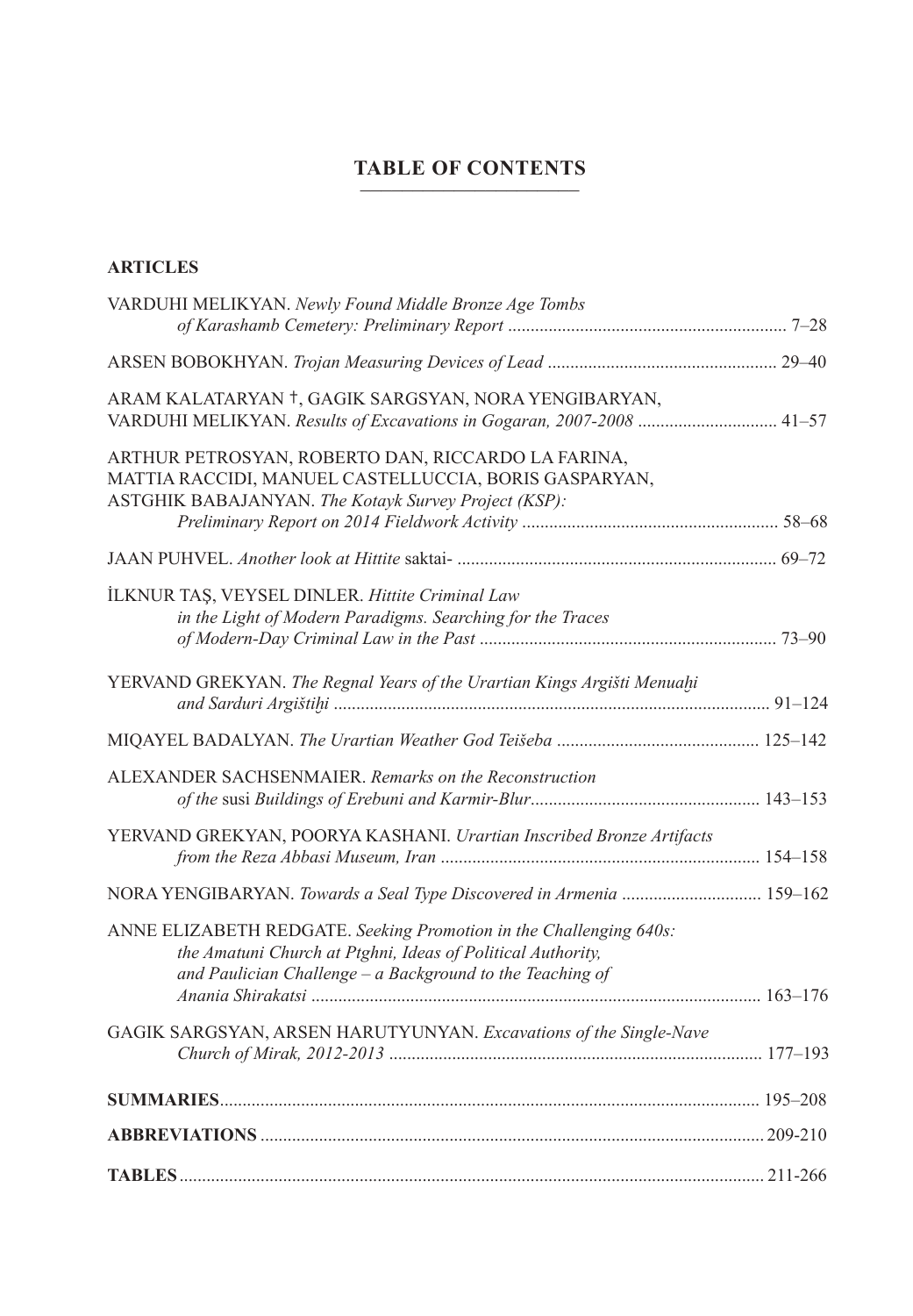### **HITTITE CRIMINAL LAW IN THE LIGHT OF MODERN PARADIGMS: SEARCHING FOR THE TRACES OF MODERN-DAY CRIMINAL LAW IN THE PAST**

*İlknur Taş, Veysel Dinler*

#### **Introduction**

This study is intended to discuss Hittite criminal law in a systematic manner. For this purpose, we will review the subject within the framework of modern-day criminal law and its institutions. Thus, our research aims for a bilateral scientific contribution.

This contribution is primarily for the studies on Hittitology. It would be quite assertive to claim that the study reveals new findings or data. On the other hand, it may be argued that the study functions as an innovation in, and contribution to, the approach to Hittite criminal law. That is to say, the Hittite law will be analyzed in such great detail and systematic approach for the first time, specific to criminal law. Secondly, it is intended to explain Hittite criminal law through institutions and conceptions of modernday criminal law. This may, at first glance, seem to be open to criticism as an unsafe and extraordinary approach. To us, it represents an innovation for the studies on Hittitology, just as is necessary for modern-day jurists to understand the Hittite criminal law better.

The second contribution is intended for the legal history. Consequently, as a set of rules regulating social relationships, law is in a constant state of development and evolution along with societies. Institutions and conceptions of law automatically emerge in line with social needs rather than being an invention and they are altered and reconstructed by practices. The origin of today's conceptions dates back to past times. Considering this fact, one needs to search for origins of modern criminal law and its institutions in the past.<sup>1</sup> The term legal archaeology used by Novkov refers to analyzing the production of legal discourse. It is a kind of methodology that enables us to seek and understand what the real meaning of law is and why law is formed.<sup>2</sup> In a like manner in this study, we will discuss, in terms of criminal law, to what extent modern-day criminal law conceptions play a part in the Hittite criminal law and to what extent the Hittite world of law corresponds to modern-day practices. Surely, one cannot expect criminal

AJNES IX/1, 2015, p. 73–90

<sup>1</sup> See Somer 2005: 223.

<sup>2</sup> Novkov 2011: 348.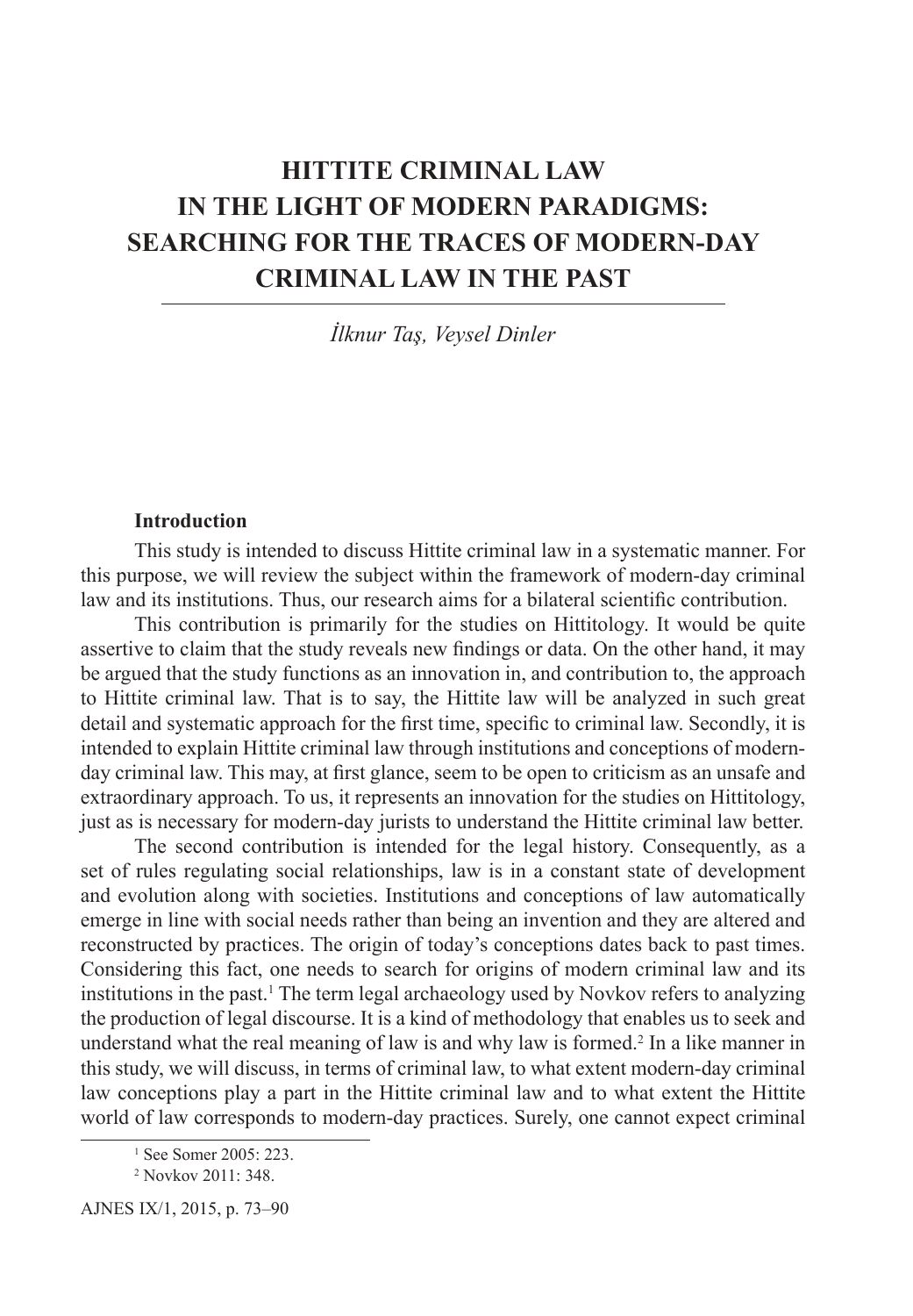law practices of the Hittite era to be exactly the same as modern-day criminal law. However, some clues could be obtained as to whether it formed the basis of modernday practices. On the other hand, it is also possible to encounter the exact opposite of modern-day practices. In any case, seeing or not seeing the opposite of or the same of modern-day criminal law conceptions and institutions within Hittite criminal law will yield significant results for the legal history.<sup>1</sup> As specifically emphasized by Alp, the Hittite law code does not only provide information, but also enables us to identify the position of Hittite law in the development of law by comparison between the role of the Hittites and that of ancient civilizations.<sup>2</sup>

Some concerns are likely to occur in relation to the subject of the study. First of all, the information on the Hittite law code is based on two groups of cuneiform clay tablets found during the excavations between 1906 and 1912.3 It is a known fact that some parts of these two tablets are missing. Furthermore, it is questionable that all tablets of the Hittite law code could be found. Under these circumstances, it would be a more truthful approach to indicate that it is unknown whether or not the Hittites had some institutions instead of claiming that they were missing the said institutions vis-à-vis modern times. Out of available findings, those of which enable us to make comparison will be analyzed. In addition, some differences between the edited clay tablets may result in several interpretations of a single subject.4

The study will progress under three main topics. Under the first topic, some information will be provided in connection with the Hittite criminal law. We will generally refer to the basis of punishment and the legal texts on which criminal law is based and their content. Under the second topic, institutions and conceptions of modern-day criminal law will be mentioned and their equivalents in the Hittite criminal law will be discussed. Under the last topic, crimes and punishments in the Hittite criminal law will be provided systematically. The intention hereunder is to explain the subject by a bilateral perspective (on Hittitology and legal history) and multi-disciplinary methods.<sup>5</sup>

#### **A. Hittite Law and Criminal Law**

The Hittite law code is a set of laws that were codified, not in a written form of law which existed among the community.<sup>6</sup> In the inscription on the bottom of one of the tablets it is declared that the one who wrote the law code was the father of "his majesty". Additionally, the existence of some provisions on Arzawa, Luwiya and Pala nations in the law code demonstrates that laws were codified during the most powerful era of Hittites,

<sup>&</sup>lt;sup>1</sup> Somer 2005: 229.

<sup>2</sup> Alp 1947: 465.

<sup>3</sup> CTH 291, 292; Hoffner 1997: 8ff.

<sup>4</sup> For examples see Alp 1947: 467.

<sup>&</sup>lt;sup>5</sup> For the importance of multi-disciplinary study on this subject see Alp, 1947: 467. See also Somer 2005: 229f.

<sup>6</sup> Alp 1947: 469.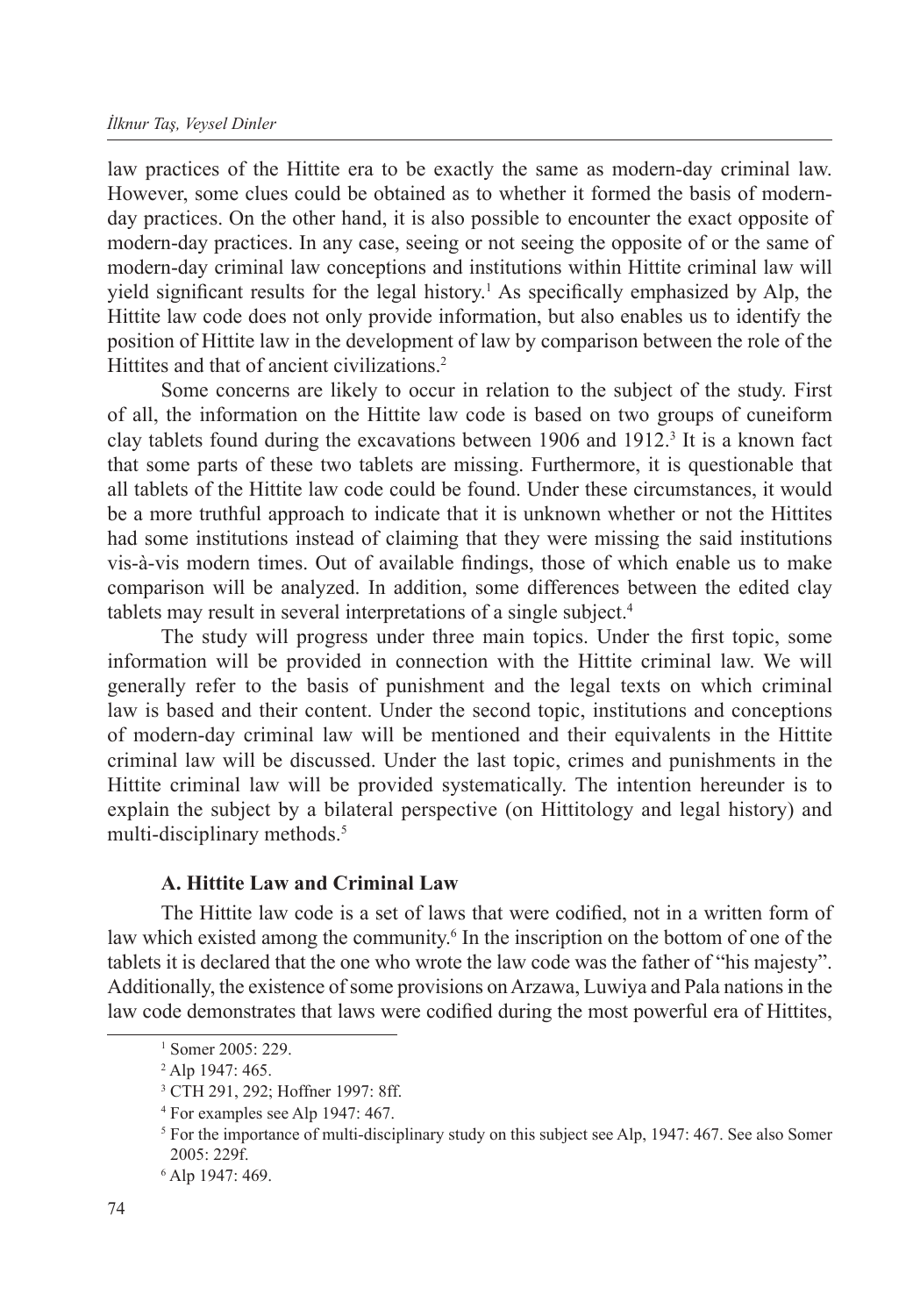probably in the middle of the era of Hittite Empire and the  $16<sup>th</sup>$  century BC.<sup>1</sup> In addition to clay tablets, kings' orders and decrees, court decisions, wills, agreements and cult inventory records provide insight into Hittite law and particularly Hittite criminal law.2

The first one of two tablets begins with the words 'if a man' and mainly includes some provisions on the protection of the rights of individuals, and of the property. The second tablet begins with the words 'if a vineyard' and includes some regulations on landowning and agricultural equipment. What is more, a tariff of penalties is also included in these tablets.3

Each tablet contains 186 articles. It is thought that other tablets may exist due to the impossibility of governing the entire social life by a total of 186 articles.<sup>4</sup> The lack of documents supports the opinion that one should not consider the Hittite law code as codex similar to that of the civilizations in South-West Asia.<sup>5</sup> A fixed sorting (sequence) criterion is not very clear in tablets. The items in tables are sorted sometimes depending on types of crime and sometimes on the content of crimes. And sometimes, articles are sorted randomly.<sup>6</sup> As advocated by Alp, Korosec claims that articles are sorted starting with the most important ones and ending with the least important ones. It is not possible to refer to an individual criminal law for the Hittites. In two tablets including the Hittite law code, it is possible to encounter various provisions from family law to commercial law, legal obligations and even to business and environmental law.

Those authorized to make laws hold the power to punish. As is in other civilizations of South-West Asia, the creator of law is the king. He is granted this authority by God. Based on the cuneiform tablets in the Hittite language, the enforcer of written law, in other words the chief judge, is the king. Those committing crimes, whether or not referred to in articles of code, against the king are punished relentlessly.<sup>7</sup> In ancient ages, criminal law was considered in association with morals and religion. It is almost impossible to make a separation between law, morality and religion in communities governed by theocracy.8

As stated above, the Hittite civilization's perspective on law is completely based on religion. The word '*waštul*' has two meanings, being 'crime' and 'sin'. It expresses any act which is sinful before Gods and which is also deemed criminal act to the law code.9 Gods are righteous and truthful masters protecting all beings.10 It is also possible to come across religious characteristics of law in some practical examples. For example,

- <sup>5</sup> Dinçol 1990: 85.
- <sup>6</sup> Alp 1947: 471.
- <sup>7</sup> Süel 2012: 310.

- <sup>9</sup> Dinçol 2003: 11.
- <sup>10</sup> Dinçol 1990: 86.

<sup>1</sup> Alp 1947: 469 and 471.

<sup>2</sup> Alp 1947: 482.

<sup>3</sup> Dinçol 1990: 84.

<sup>4</sup> Dinçol 1990: 84f.

<sup>8</sup> Süel 2012: 309.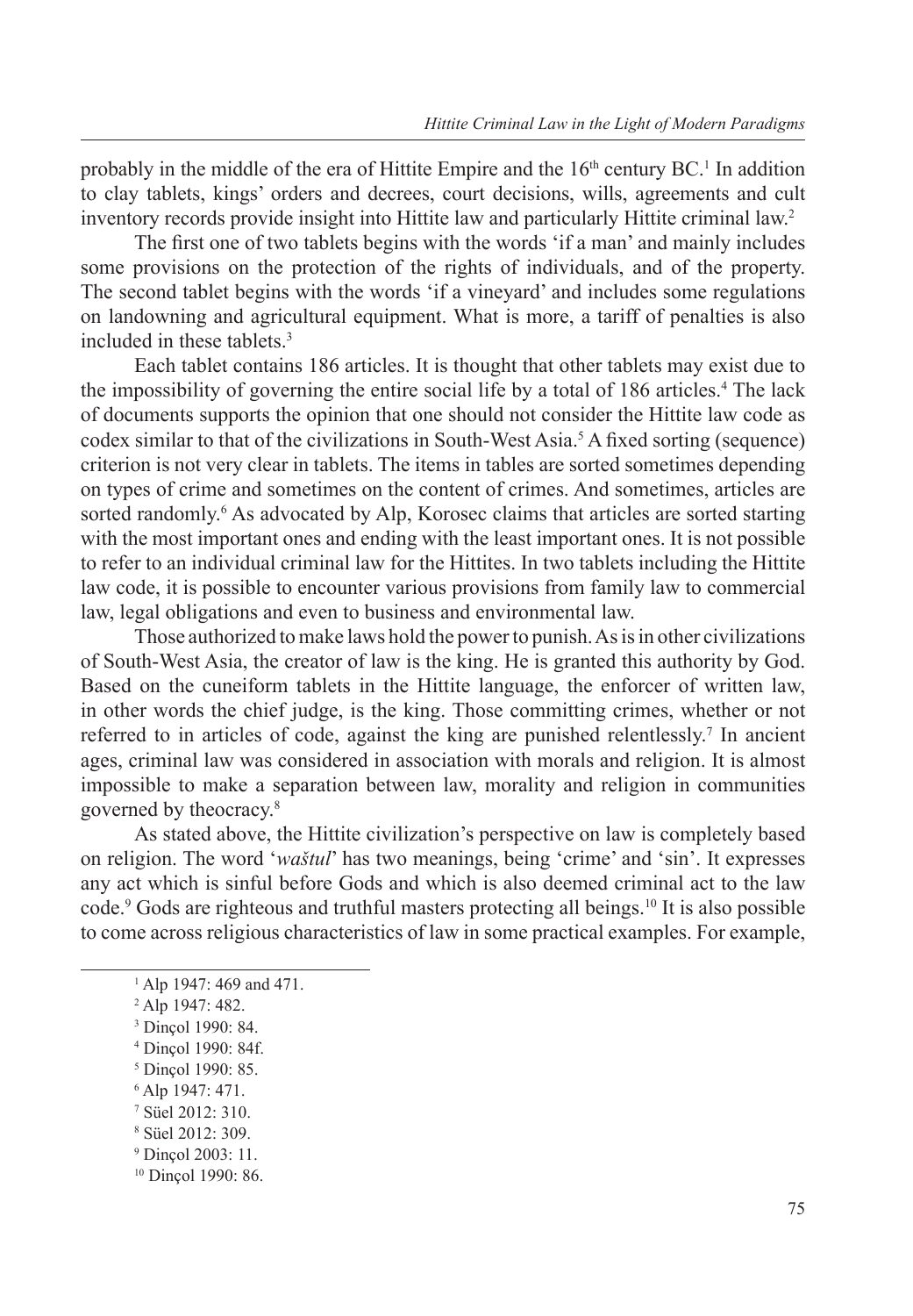those who rape a horse or mule are not allowed to be a priest. Similarly, when an offender is executed in a city, all inhabitants of that city are required to wash themselves and thus enter into a stage of religious purification.<sup>1</sup>

The principle of 'talion', a practice of personal revenge, which is expressed as 'eye for an eye, tooth for a tooth', is practiced in ancient civilizations.<sup>2</sup> The Hittite civilization prevented those injured from taking law into their own hands.3 On the other hand, some traces of such ancient practices could be found.<sup>4</sup> For example, if a wife is caught (in flagrante) committing adultery by her husband, he is entitled to execute his wife and the man who seduced her wife in accordance with the law code.<sup>5</sup> In one of his prayers, Muršili II said that slaves could be punished by their masters in case of committing any crimes and they could also be forgiven by their masters again when they confessed their crimes.<sup>6</sup> Furthermore, the law code allows that slaves who enraged their masters could be injured physically or executed by their masters.<sup>7</sup>

The lawmaker in the Hittite civilization perceived punishment not as the prevention of others from suffering the same injury, but as the compensation of injury incurred by the claimant and this is a matter of progressive understanding when compared to its era from this perspective. <sup>8</sup> A parallel may be drawn between this approach and today's prominent conception of 'restorative justice'.<sup>9</sup> It is also possible to see other similar examples of modern-day restorative justice conception within the Hittite criminal law. When a legator is murdered, the rights of inheritors to compensation continue to exist. Where the murderer cannot be identified, the owner of the land where the dead body is found has to pay compensation. If the dead body is found on an unclaimed land, the compensation is collected from the nearest settlement.10 For crimes of bodily injury, treatment expenses incurred by the injured and compensations for the period in which the injured is deprived of the ability to work should be paid.<sup>11</sup>

It is understood, by the introduction of punishments, that the primary purpose is to preserve state authority. The failure to obey the king's orders and decisions requires capital punishment.<sup>12</sup> With the exception of crimes requiring capital punishment, the king had the last say on this matter again since the lower courts were not authorized to rule for capital punishment.<sup>13</sup>

- <sup>5</sup> &197; Hoffner 1997: 121.
- <sup>6</sup> Alp 1947: 477.
- <sup>7</sup> Alp 1947: 477.
- <sup>8</sup> Dinçol 1990: 86f.

- <sup>11</sup> &7- &10, Hoffner 1997: 16-19; Doğan 2012: 120ff.
- <sup>12</sup> &173, Hoffner 1997: 109.

<sup>&</sup>lt;sup>1</sup> Dincol 1990: 87.

<sup>2</sup> Dinçol 1990: 86.

<sup>3</sup> Alp 1947: 479; Dinçol 1990: 86.

<sup>4</sup> Alp 1947: 479.

<sup>9</sup> For details see Çetintürk 2008: 15ff.

<sup>10</sup> &6 Hoffner 1997: 13; Friedrich 1971: 90; Doğan 2012: 110ff.

<sup>13</sup> Doğan 2012: 75.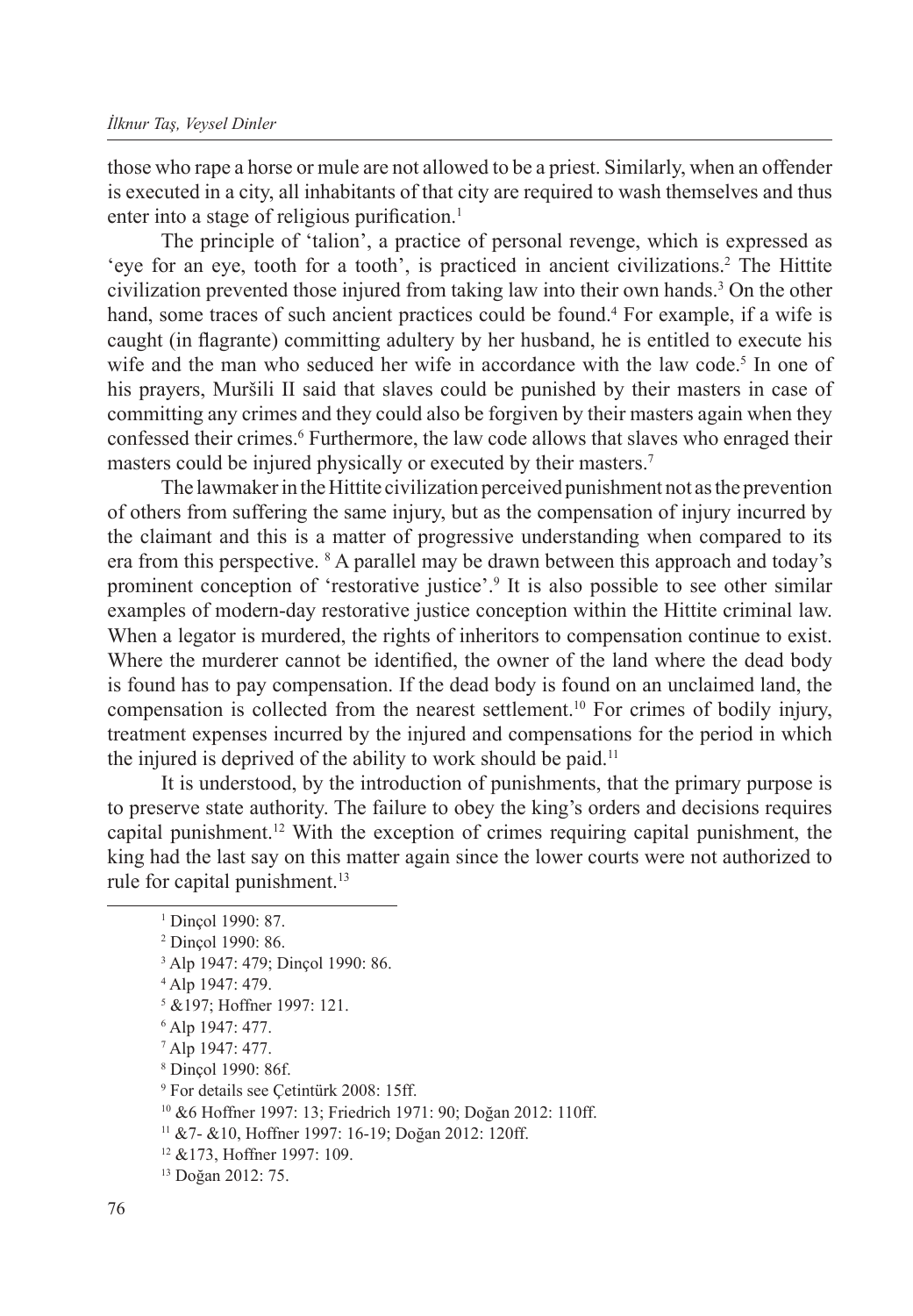However, one may point out that punishment within Hittite criminal law pursued a goal of prevention, particularly regarding the severity of punishments enforced in relation to specific crimes (for example, the obligation for those stealing animals to pay a penalty 15 times the value of animals or a penalty 30 times that value as in the old law code). Having not taken into consideration the ability of these offenders to pay, Alp directly describes punishments in terms of their preventive aspect.<sup>1</sup> Penal provisions on the protection of agriculture are also available in the Hittite law.<sup>2</sup>

There is some incomplete information on the existence of an individual judicial institution in the Hittite society. What we know is that no separate justice institution existed and it is accepted that administrative and military officers also had judicial power.3 As referred to in legal texts, we know that the officers bearing titles such as the council of aldermen  $L^{U.MES}$ SU.GI, the provincial commissioner MASKIM URU<sup>KI</sup>, magistrates LÚ.MEŠDUGUD and military governors *BEL MADGALTI* may represent the king in jurisdiction and execute jurisdiction on behalf of the king.<sup>4</sup> The magistrates called as LÚDUGUD were present at non-central courts. When referring to the court in the Hittite law code, the phrases 'the palace gate' and 'the king's gate' are used. The king serving as the high priest is also the chief judge.<sup>5</sup> It is impossible to think that the king heard all cases. The other judicial officers named above presumably heard cases of less significance.<sup>6</sup> And the king heard cases where a capital punishment was required or high officers had difficulty in resolution. In a sense, the king served as a supreme court.<sup>7</sup> The statement of Tudhaliya IV in one of his decrees verifies this thought: "However, place the case with which you are unable to deal before your master the king. The king shall personally examine it."8

At the same time, the king had the right to pardon. On the other hand, he had no power to pardon in murder cases. The following statement is included in a decree enacted by the king Telipinu: where a blood feud occurs, "it is the blood owner who rules the roost and if he rules for execution, the offender will be executed and if he rules for compensation, the offender will pay compensation, and the king has no authority in this respect."9

It is understood that the Hittite law underwent a crucial reform from the type of inscriptions in the Hittite law code and their grammatical features as well as the phrases 'before' and 'now' as provided in the articles of code.10 The Hittite law code

- <sup>4</sup> Alp 1947: 481.
- 5 Süel 2012: 310.
- <sup>6</sup> Dinçol 1990: 88f.
- <sup>7</sup> Alp 1947: 481.

<sup>9</sup> Dinçol 1990: 89.

<sup>1</sup> Alp 1947: 479.

<sup>2</sup> Alp 1947: 476.

<sup>3</sup> Alp 1947: 481.

<sup>8</sup> Süel 2012: 310.

<sup>&</sup>lt;sup>10</sup> Dinçol 1990: 85.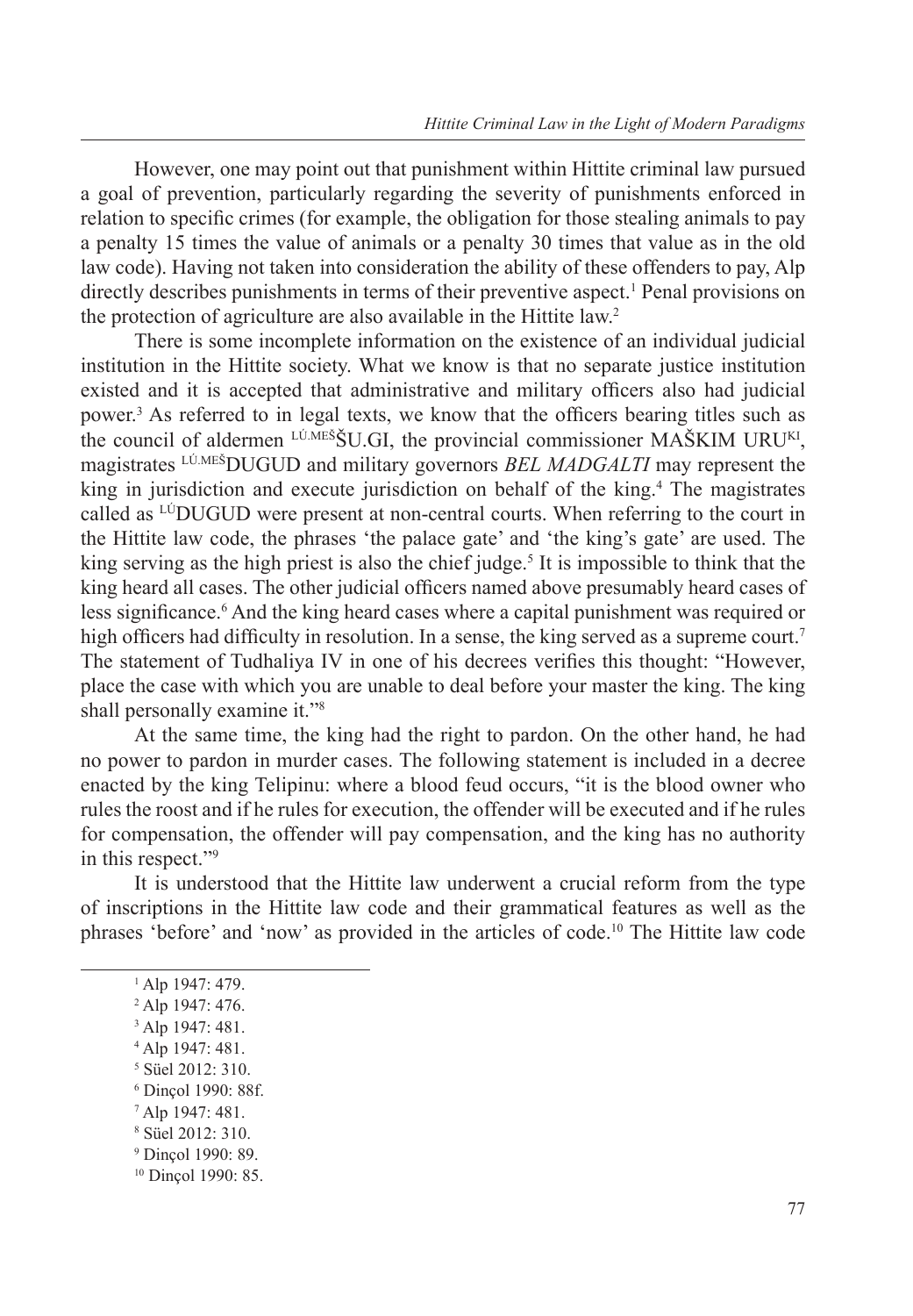was developed in four stages during the period between Muršili I and Tudhaliya IV. At the first stage, customary rules were gathered and put in writing. At the second stage, the torture punishment (punishment of dismemberment as being fastened to oxen) was replaced with the penalty of sacrificing an animal as compensation. At the third stage, capital punishments were altered as compensation penalties. And at the last stage, severe compensation penalties were mitigated.<sup>1</sup> In addition to the codified law code, one should always remember (*natta ara*) by which established customs were practiced and customary laws were put into effect.<sup>2</sup>

#### **B. Hittite Law Within the Framework of Modern Criminal Law Principles and Institutions**

What is implied by the phrase 'modern criminal law principles and institutions' is a set of principles and institutions particularly governing the European and Anglo-Saxon laws in today's modern societies? In the historical process, criminal law emerged with the creation of society and underwent a wide range of stages and changes and took its current form.

Foundations of modern criminal law were laid along with the Enlightenment. In this age, restrictions imposed on state power and the idea favoring that people had rights before the state affected the perspective on criminal law. Torture ceremonies that became very ordinary and widespread during absolute monarchies gave rise to the re-questioning of crimes and punishments. The treatise 'On Crimes and Punishments' written by the Italian jurist Beccaria in 1764 is recognized as the beginning of modern criminal law and the Classical School.3 Schools which emerged thereafter and discussion between these schools took their current forms by developments experienced in the understanding of human rights.

It is possible to refer to a vast number of principles that govern modern criminal law. These may be listed roughly as 'the rule of law', 'legality principle', 'principle of guilt' and 'humanitarianism'.<sup>4</sup> Although one may count more of these principles, this chapter will particularly refer to the role of these four principles in the Hittite law.

#### **1. The Rule of Law and the Principle of Equality**

As a *conditio sine qua non* of a libertarian and pluralist contemporary law, the rule of law means, by the simplest definition, any state following the rules established by itself.<sup>5</sup> This definition may also be broadened as follows: any state complying with pre-specified legal rules in all its acts and actions. The basic purpose of the principle of the constitutional state is to impose restrictions on the state by norms which have

<sup>1</sup> Dinçol 1990: 85.

<sup>2</sup> Cohen 2002: 73ff.

<sup>3</sup> Beccaria 2004.

<sup>4</sup> Centel *et al.* 2011: 42; Hakeri 2011: 11.

<sup>5</sup> Metin 2008: 577.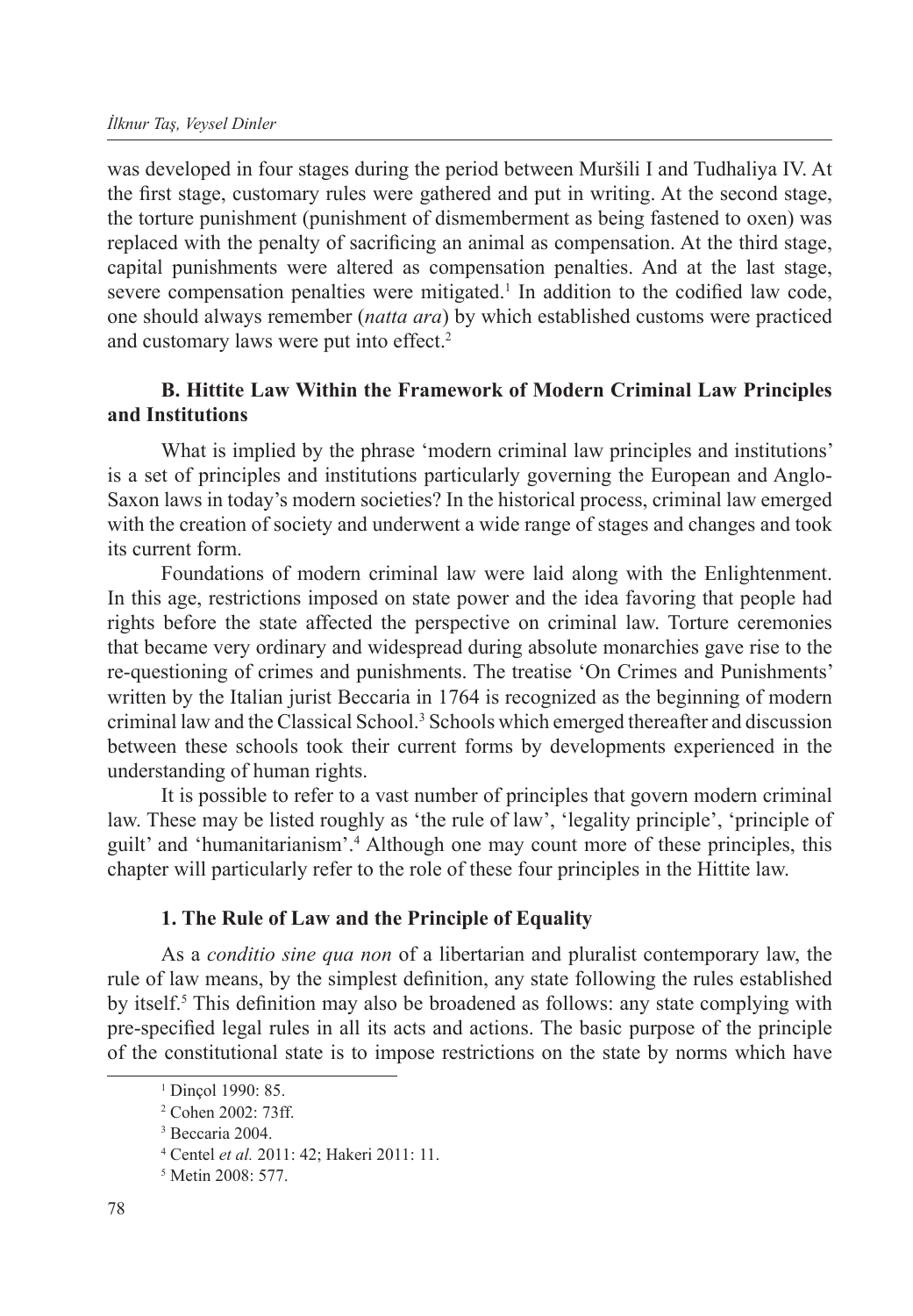existed before the state and which are superior to it. Additionally, it aims to enclose the state by some fundamental principles such as legality, justice and human rights.<sup>1</sup>

The rule of law expresses the government being restricted by law and individuals being ruled lawfully in accordance with the rule of law.<sup>2</sup> The purpose for the existence of this principle is the security of an individual before the state. The rule of law enclosed by the principles of 'predictability', 'universality' and 'justice' intends to eliminate the government's arbitrary behaviors.3 The rule of law provides individuals with assurance against arbitrary ruling by rendering the state government bound by very strict rules. Any prior knowledge about the rules by which the government will be governed is of great importance to individuals.4 The rule of law means providing a judicial security for individuals. For such accomplishment, the judicial order should include some elements.<sup>5</sup> The laws enforced by a constitutional state should be explicit and clear so that individuals living within the boundaries of that state may know what is prescribed by law and may act accordingly.<sup>6</sup>

The Hittite kings devised that the establishment of a sound social structure could primarily be achieved by justice. They took considerable measures for securing justice. The ordinance of Tudhaliya II, which was remarkable for every individual serving as a judge without any segregation, is as follows:7

"No matter to which province you may return, gather all the citizens of that province. Whenever one has a case to be heard, deliver a judgment on the case and satisfy the said person. If a slave or its master or an elderly woman has a case to be heard, deliver a judgment on the case and satisfy the said person. Do not make a simple case difficult. And do not demonstrate a difficult case as if easy. Do what is right." As is seen, the said addressing indicates that justice was secured and laws were (or intended to be) enforced duly.

In legal terms, equality is a new phenomenon for mankind. The idea that men are equal before law and codes of law does not date back to very old times and it was included in positive law by the French Declaration of the Rights of Man and of the Citizen in 1789 for the first time. For example, the equality before law was provided in the first version of the United States Constitution and the principle of equality before law was constitutionalized under the Section 1, the Amendment 14 to the United States Constitution<sup>8</sup> by the abolishment of slavery in 1868. As is in other fields of law, the development rate of the equality principle was also slow in criminal law. It is possible to find different practices until the ratification of the equality principle for crimes and

<sup>1</sup> Erdoğan 2007: 65.

<sup>2</sup> Arslan 2000: 77.

<sup>3</sup> Arslan 2000: 77.

<sup>4</sup> Erdoğan 2007: 66.

<sup>5</sup> Metin 2008: 578.

<sup>6</sup> Metin 2008: 578.

<sup>7</sup> CTH 258; Otten 274f.

<sup>8</sup> Gardner-Anderson 2012: 23.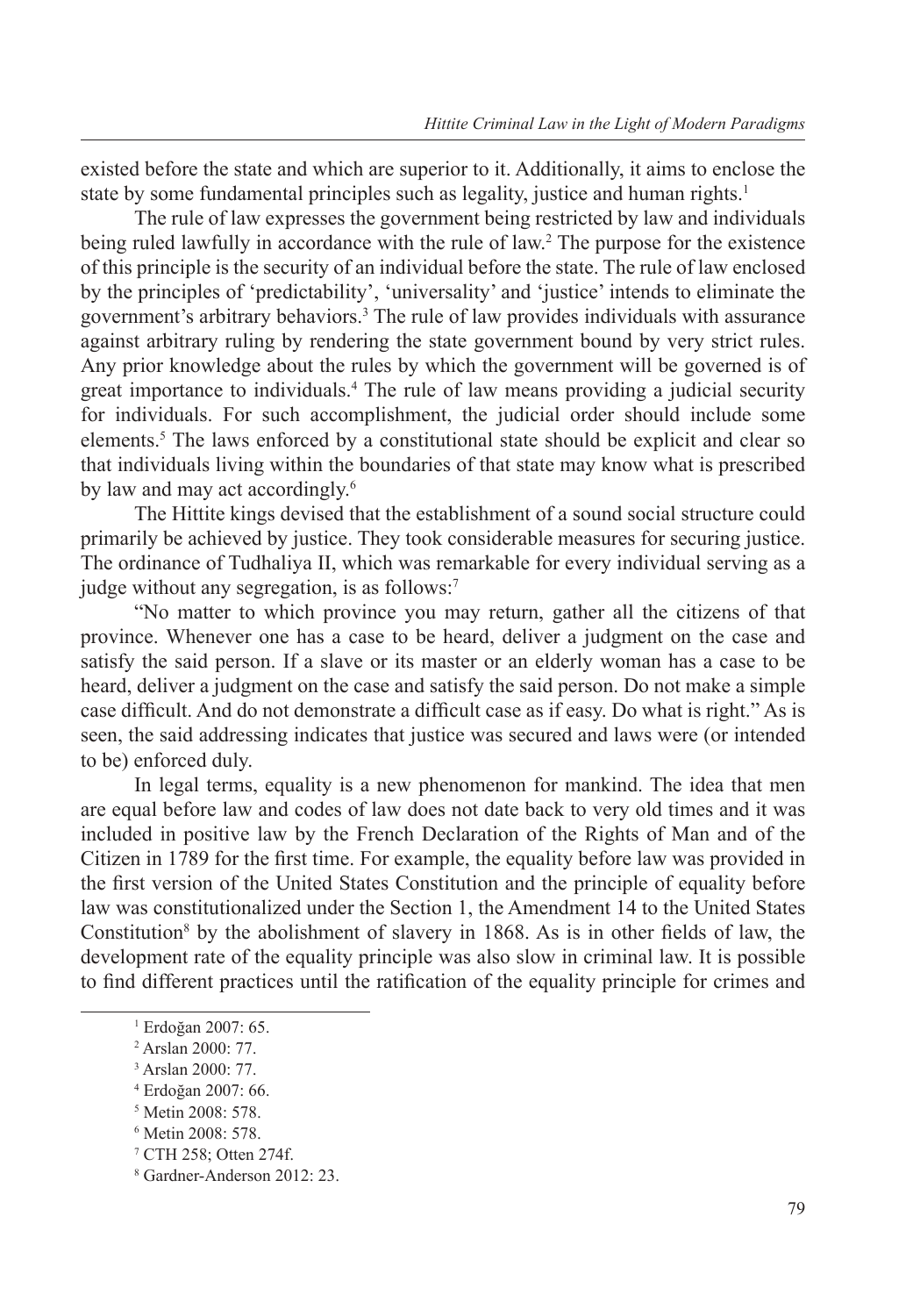punishments. For example, the punishment for crime could vary according to the social class to which the offender belonged in the past. Serious crimes committed by the noble class against those from a lower class could be punished with minor penalties, whereas minor crimes committed by those from a lower class against the noble class could be punished severely.<sup>1</sup>

Whether or not Hittite civilization had an institution of slavery is very controversial.2 Slavery, which existed until the periods of ancient Greece and Rome and subsequent recent centuries with all its legitimate status, was not established among the Hittites similarly. As we may subsequently track down under the Hittite articles, the status of those placed under this category does not correspond to the conception and institution of slavery known to us. In consideration of the whole of Hittite social life, Hittite law, regulations and philosophy as a whole, we also agree with the idea that it would be a correct approach to translate and name their status as 'non-free' as asserted by Friedrich instead of slavery.<sup>3</sup> The differences between the status of non-free and slavery are considerably serious. However, for the purpose of rendering the thesis more visible when comparing Hittite law with modern law, the said persons were specifically named as slaves so that the recognized status of slavery could be compared with the status of those non-free in Hittite civilization.<sup>4</sup>

Even if the party injured by crime due to the offender's act is a slave, that slave will be treated in accordance with sanctions almost similar to those of imposed in respect to free persons. The only difference is that compensation is reduced by half. As a matter of fact, the same practice is valid for female 'offenders'. In a sense, this results from the relatively poor economic position of non-free persons and women and constitutes a positive discrimination indeed.

In some cases, there are differences in the enforcement of law for women. The code of law allows a husband to execute his wife for committing adultery, whereas women are granted no such right with regard to their husbands committing adultery. Likewise, the code of law segregates married women from single women and married women committing adultery is sentenced to death, whereas such act is not deemed a crime for single women.5 A discrimination against women is observed for rape. When rape takes place outside the house, the male offender is punished, but if rape takes place inside the house, then the woman is deemed to be guilty and she is thus punished.

In terms of equality, one might count privileges granted to the noble class as one of the practices impairing equality in the enforcement of criminal law. Under the Hittite law code, noblemen or noblewomen who committed sorcery were punished by death or banishment, whereas slaves were definitely punished by death.<sup>6</sup>

<sup>1</sup> Taner 1949: 22.

<sup>2</sup> For discussions see Doğan 2012: 117ff.

<sup>3</sup> See Doğan 2012: 118.

<sup>4</sup> See Doğan 2012: 118.

<sup>5</sup> & 197, Hoffner 1997: 121f.

<sup>6</sup> Muršili II accused his stepmother Tawananna of Babylon, with whom he could not get along, of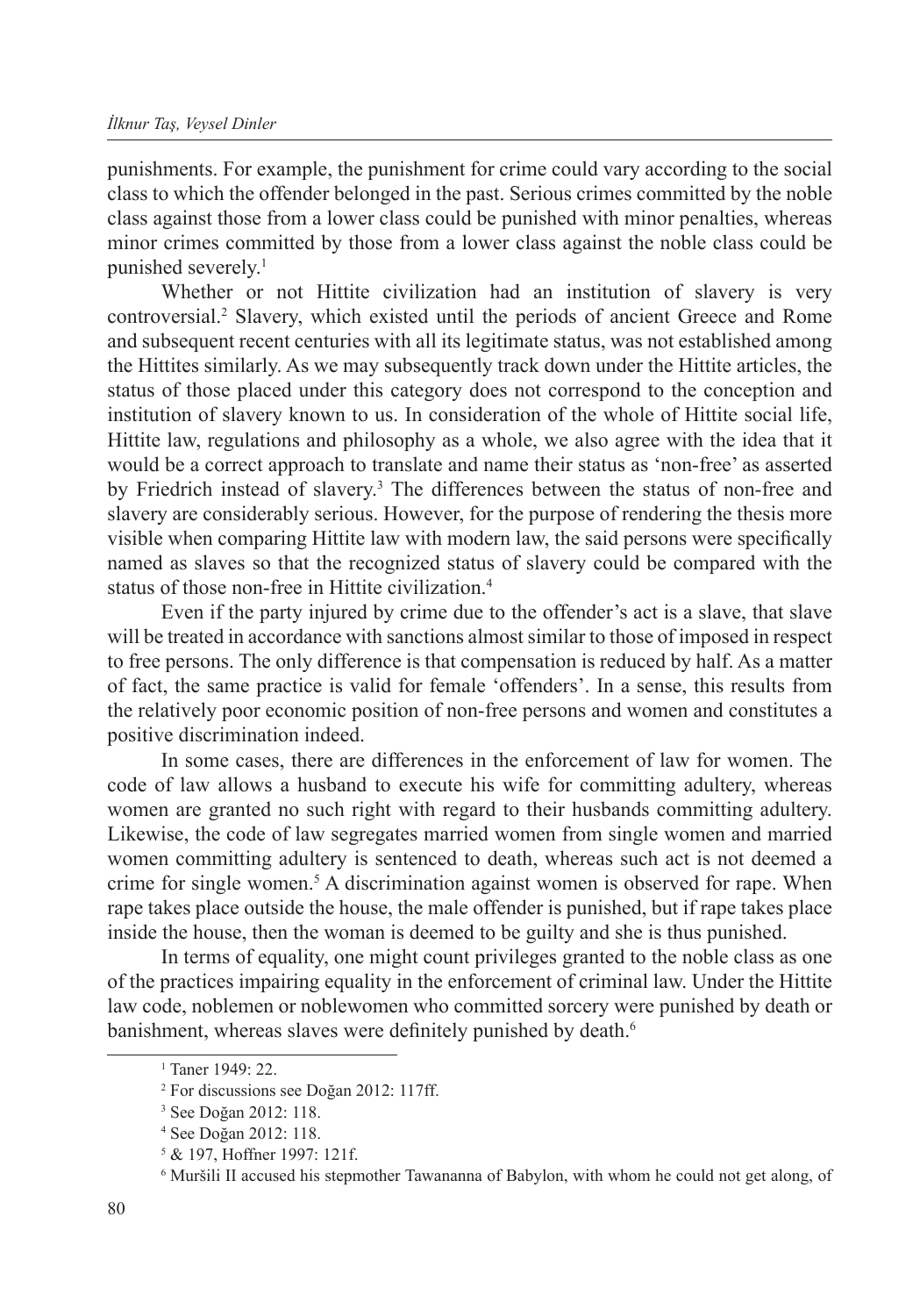#### **2. The Legality Principle**

The legality principle briefly means that crimes and punishments could be regulated by law; in other words, it is expressed by the phrase "no crime and no punishment without law". This principle is deemed to be the most significant principle of modern criminal law. It is also referred to as a 'guarantee/security function' against the state's power to punish due to the fact that it prevents the arbitrary exercise of the power to punish and provides individuals with security as crimes and punishments are recognizable beforehand.<sup>1</sup> The legality principle was first cited by Beccaria in the 18<sup>th</sup> century.2 The phrase *nullum crimen sine lege nulla poeana sine lege* (no crime without law, no punishment without law), which has today turned into a maxim, was formulated by the German jurist Feuerbach.<sup>3</sup>

The most significant characteristic of the legality principle is the determination of crime and punishment by law. The legislation is the sole source of criminal law.4 Accordingly, no penalty could be imposed on anyone and no security measures could be taken, unless any act is expressly considered a crime under the code of law. The act which is not expressly considered a crime by the code of law is legitimate.<sup>5</sup> Acts of crime should be specified under the code of law on an individual basis and the scope and limits of every act should be described very expressly.<sup>6</sup> Regulating a crime under the code of law does not suffice itself, but also it is necessary to set out a penal sanction against such crime.7

Some subjective consequences arise with respect to the specification of crimes and punishment under the code of law. These are the openness and pellucidity of crimes and punishments and the foreseeability of results. Furthermore, criminal codes should warn individuals before inflicting punishment on them. No negative situations are observed in the Hittite law regarding the openness of criminal norms. Although transcriptions of cuneiform scripts include different interpretations, it is possible to say that the Hittite criminal norms are open and explicit under their own circumstances.

In accordance with the legality principle, criminal judges may inflict a punishment that is expressly specified under the code of law only for an act that is expressly defined under the code of law again. This precludes judges from making comparison; that is to say, restrains them from inflicting punishment for similar acts even if not stated as a crime under the code of law. No precise information could be obtained as to whether or not judges made comparison when enforcing the Hittite criminal law.

bewitching and killing his own wife and banished the queen mother. Dinçol 2003: 16-18; Süel 2012: 313.

<sup>1</sup> Önder 1992: 56; İçel-Donay 2005: 74; Özbek *et al.* 2012: 67.

<sup>2</sup> Beccaria 2004: 41.

<sup>3</sup> von Feuerbach 1812: 22.

<sup>4</sup> Alacakaptan 1958: 6.

<sup>5</sup> Alacakaptan 1958: 6.

<sup>6</sup> Hafızoğulları - Özen 2010: 19.

<sup>7</sup> Alacakaptan 1958: 6.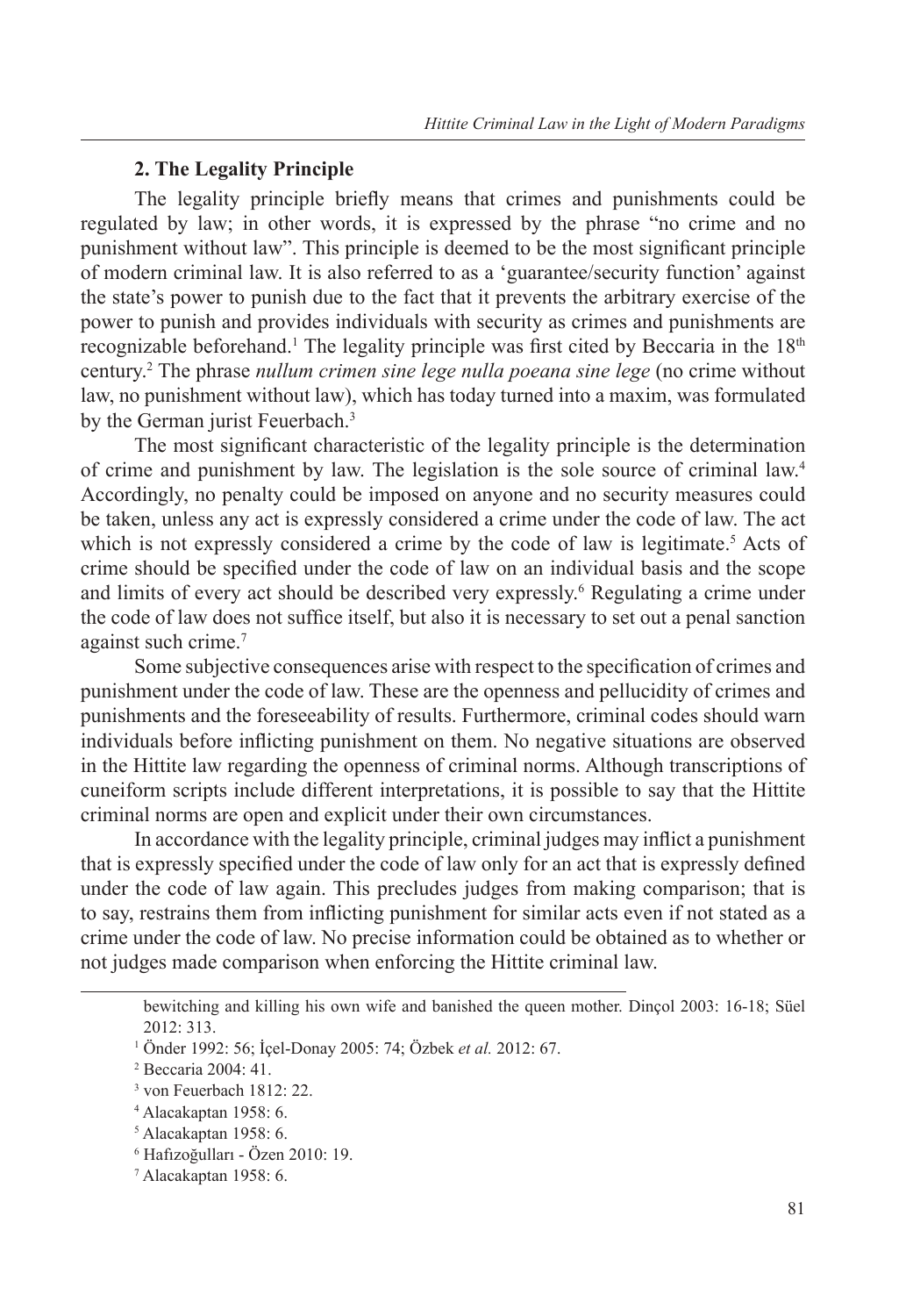#### *İlknur Taş, Veysel Dinler*

Another result of the legality principle is the non-retroactivity of laws. In other words, crimes and punishments set out by the law may not be applicable to a retrospective act. The reform experienced in the Hittite criminal law is mentioned above. It is understood that punishments were mitigated and compensation was reproduced and rendered more humanitarian during the reform. From the phrase 'it used to be that way', not 'it is this way' referred to in the Hittite inscriptions, one might understand that the new code of law was applied to acts committed after the amendment to laws.<sup>1</sup> However, there is no precise information on whether or not the new code of law was applied to retrospective acts. On the other hand, it is impossible to indicate that criminal law was executed retrospectively in consideration of the relatively long duration of reform period.

Ensuring the social order requires making laws in writing. Because varying punishments may be inflicted for crimes in case of the lack of written laws, thus leading to the impairment of the sense of justice among society. By written laws, the infliction of varying punishments on individuals and arbitrariness are precluded.<sup>2</sup> The words said by Tudhaliya II "Let him not make a justified case be lost and let him not make a unjustified case be won! Do whatever is right!" may be considered crucial for the preclusion of arbitrariness intended by today's legality principle. However, what is written in laws or the king's decrees are not alone enough to assert the existence of a legality principle in the Hittite criminal law. It is also necessary to be able to know court decisions and the practice. When one obtains sufficient information on whether or not there were practices other than those written in laws, or whether judges inflicted punishments only for crimes specified under laws or for similar misdeeds, this question will be answered in a more precise manner. Nevertheless, the known fact that the rulers of Hittites had an understanding of 'law enforced straightforwardly' as an ancient civilization is a crucial point on which one should dwell.

#### **3. The Principle of culpability (Principle of Guilt)**

The principle of culpability prescribes punishment, provided that the offender is accused of any act constituting a crime. The offender will be an imputable person and engage in such an act willingly and deliberately (at least knowingly).<sup>3</sup> In Latin, it is expressed as a*ctus non facit reum nisi mens sit rea* (an act does not make a person guilty unless the mind is guilty).<sup>4</sup> The understanding of objective liability was abandoned due to the culpability principle. In accordance with this principle, only if the offender is culpable will he or she be subject to punishment to the extent of his culpability. The existence of any crime does not necessarily mean that the offender will be punished accordingly. For the imposition of a penal sanction on the offender, he or she should culpable due to the injustice constituting a crime.<sup>5</sup>

<sup>1</sup> For exemplary articles see & 7; &9; & 121 usw.; Hoffner 1997.

<sup>2</sup> Dinçol 1990: 84.

<sup>3</sup> Hakeri 2011: 28.

<sup>4</sup> Gardner-Anderson 2012: 55.

<sup>5</sup> Centel-Zafer-Çakmut 2011: 44f.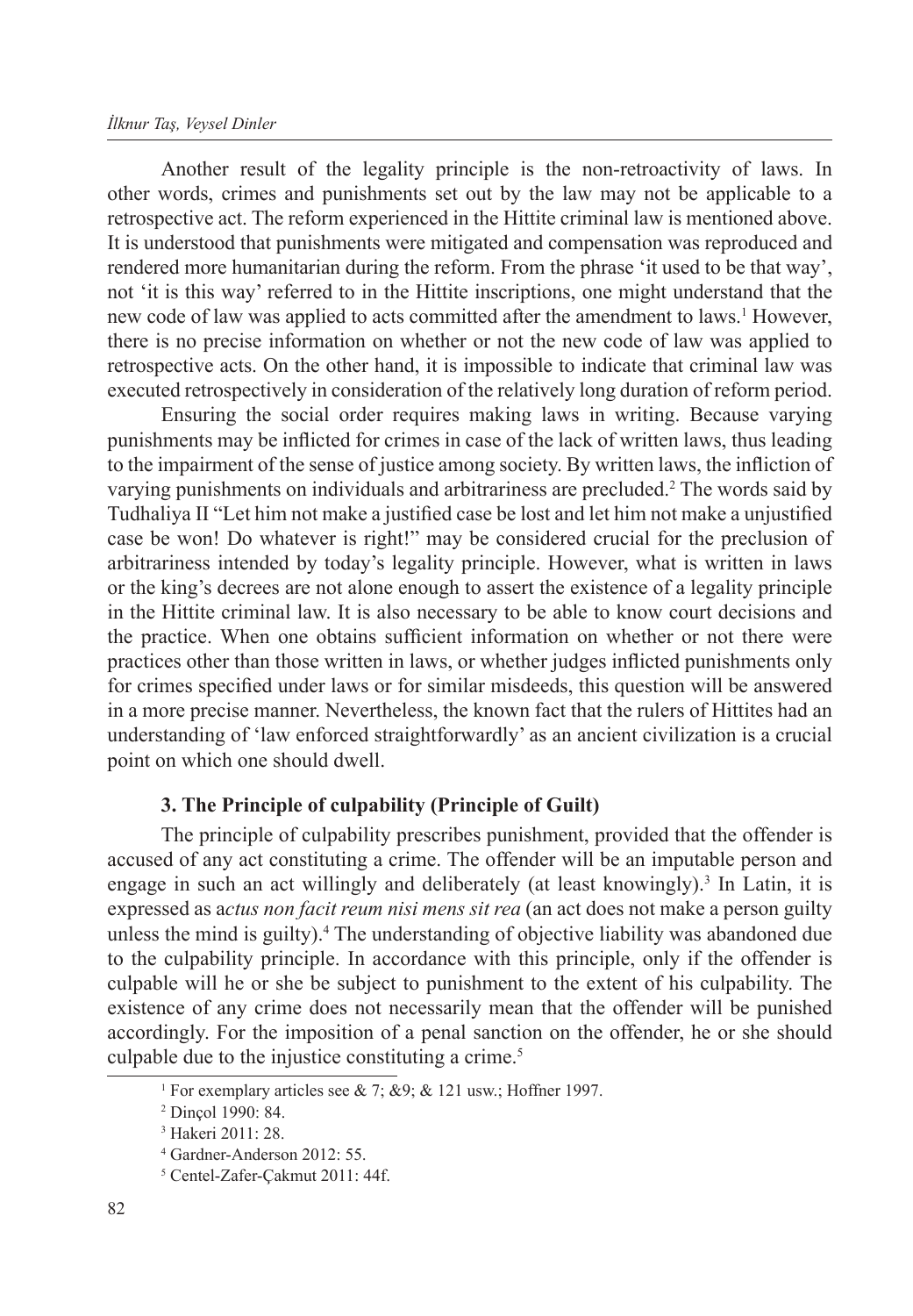Objective liability, in other words, the possibility of a person being punished owing to any actual crime regardless of culpability, is an understanding abandoned in today's modern criminal law. There are some examples as to the practicing of objective liability in the Hittite criminal law. If a dead body is found on a field (arable land), the field owner is liable for paying compensation to the relatives of the deceased person. If the dead body is found on an unclaimed land, the nearest village is held liable for this act.<sup>1</sup> Whether or not the field owner or the village community is culpable is not taken into consideration. It is possible to consider this situation as an extreme practice of the sense of restorative justice among the Hittites.

Intention is the basis of penal liability in modern criminal law. That is to say, a person should be engaged in an act of crime willingly and knowingly to be held liable for such crime. On the other hand, negligence liability is accepted for specific crimes as an exception. A person may lead to the emergence of a consequence due to negligence and he or she is held liable for such consequence, although it arises out of his or her accord. The institution of negligence is known to have existed in the Hittite criminal law. For example, if an act of homicide has occurred by accident (*keššaršiš waštai*), the punishment is mitigated by half.<sup>2</sup>

Similarly, the institution of self-defense is known to have existed in Hittite criminal law. If the act of homicide has occurred as a result of self-defense, the punishment is mitigated in consideration of this fact.<sup>3</sup> The Hittite law code also includes a regulation on criminal attempt.<sup>4</sup> A penalty of 12 shekels is imposed when a free person committing a theft is caught on the doorway, whereas a slave is penalized with 6 shekels for the same crime.5

In a modern society, the personality principle on crimes and punishments arises as a natural consequence of the culpability principle.<sup>6</sup> Collectiveness is the basis of penal liability in ancient ages.<sup>7</sup> In Europe of the Enlightenment, it was generally emphasized that the liability for crimes and punishment had to be personal.8 The crime will be left unpunished under any circumstances whatsoever or the infliction of punishment on individuals will not be sought against every crime that has taken place. Neither the offender's relatives could be punished nor should any other person be affected by the punishment inflicted on the offender. This assurance is a significant one for precluding individuals from being punished in today's legal system due to acts which have occurred beyond their own will. Since individuals may not be punished for any act for which

<sup>1</sup> &6, Hoffner 1997: 13; Friedrich 1971: 90; Doğan 2012: 110ff.

<sup>2</sup> &174, Hoffner 1997: 38; Alp 1947: 480.

<sup>3</sup> &37, Hoffner 1997: 38.

<sup>4</sup> "Attempt crimes: Acts that are substantial step toward the commission of a crime that is not completed yet.", Gardner-Anderson 2012: 89.

<sup>5</sup> & 96-97, Hoffner 1997: 74f.

<sup>6</sup> Hakeri 2011: 28f.

<sup>7</sup> İçel-Donay 2005: 38.

<sup>8</sup> Montesquieu 2011: 108.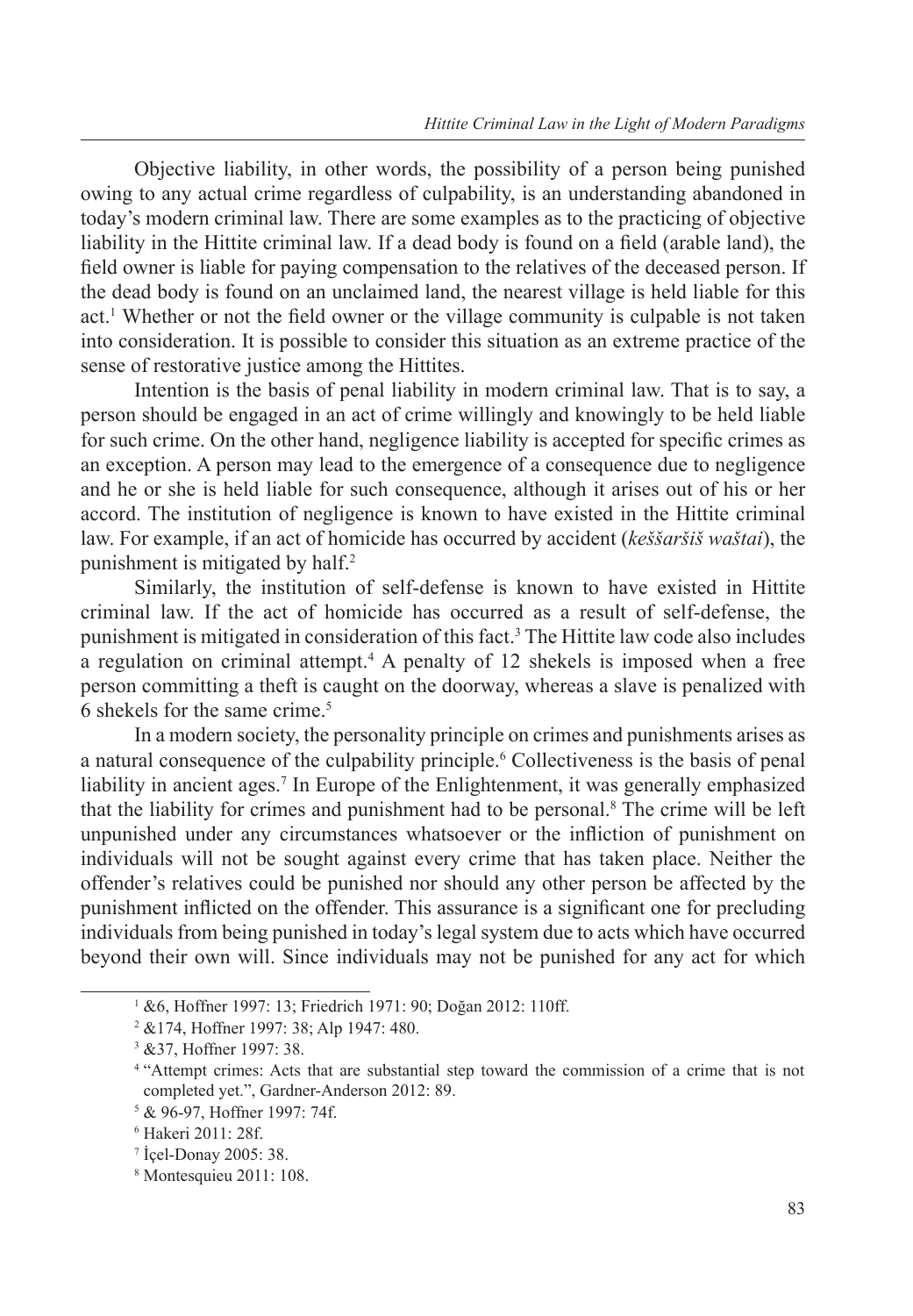they are not held culpable, a punishment may be inflicted on someone only for his/her culpable act. Therefore, any crime committed by a family member, his/her relatives or anyone from his/her clan will not bear any impact on the punishment of the individual. This principle is also a consequence of the culpability principle.<sup>1</sup>

One might assert that Hittite law included crimes and punishments with personalities. On the other hand, it is also possible to encounter any liability arising from the family in relation to crimes and punishments. In an instruction text which is understood to have been written for servants at the palace and dated to the Imperial age, one of the Hittite kings threatens to kill the servants serving in the palace kitchen along with their spouses and children where they commit a crime.<sup>2</sup> The expression of Muršili II in his plague prayers "Mankind is a sinner and the sin of a father is passed to his son. And the sin of my father is now mine." also indicates the acceptance of collective/family liability.3

The acceptance of culpability principle in modern criminal law prohibits the punishment of properties, animals, and people devoid of capacity to commit a crime (infancy and insanity defense).4 The death penalty for oxen leading to the death of people was accepted among the Hittites.<sup>5</sup> Likewise, it is surprising that a provision on the punishment of cattle exists on the basis of the presumption that cattle and pigs could rape people.<sup>6</sup>

#### **4. Humanitarianism**

In criminal law aspects, the humanitarianism principle expresses the compliance of crimes and punishments with human dignity. It might not be very logical to discuss humanitarianism for a period of underdevelopment of human rights and, in particular, of human dignity.<sup>7</sup> In modern criminal law torture and cruel punishment were abandoned<sup>8</sup> and whether death penalty is inhuman is a controversial issue.<sup>9</sup> The  $5<sup>th</sup>$  article of Universal Declaration of Human Rights is as "No one shall be subjected to torture or to cruel, inhuman or degrading treatment or punishment." This phrase is widely repeated in international human rights conventions and in most constitutions.10

At this point, referring to some practices in the Hittite law associated with human dignity might come in useful. The inhuman praxis dismemberment, torture and water ordeal were practiced as punishment in Hittite Age. Another type of punishment, which

<sup>3</sup> CTH 378, Singer 2002: 48; 59 (& 8, Rs. 10'-19').

<sup>1</sup> Hakeri 2011: 29.

<sup>2</sup> CTH 265; von Schuler 1982: 124ff.; Dinçol 1990: 87.

<sup>4</sup> See Gardner-Anderson 2012: 109ff.

<sup>5</sup> &166-167, Hoffner 1997: 105; Dinçol 1990: 87.

<sup>6</sup> &199, Hoffner 1997: 122.

<sup>7</sup> See Özbek *et. al.* 2012:79f.

<sup>8</sup> Centel-Zafer-Çakmut 2011: 42.

<sup>9</sup> See Chemerinsky 2004:1052f.

<sup>10</sup> Hakeri 2011: 26f.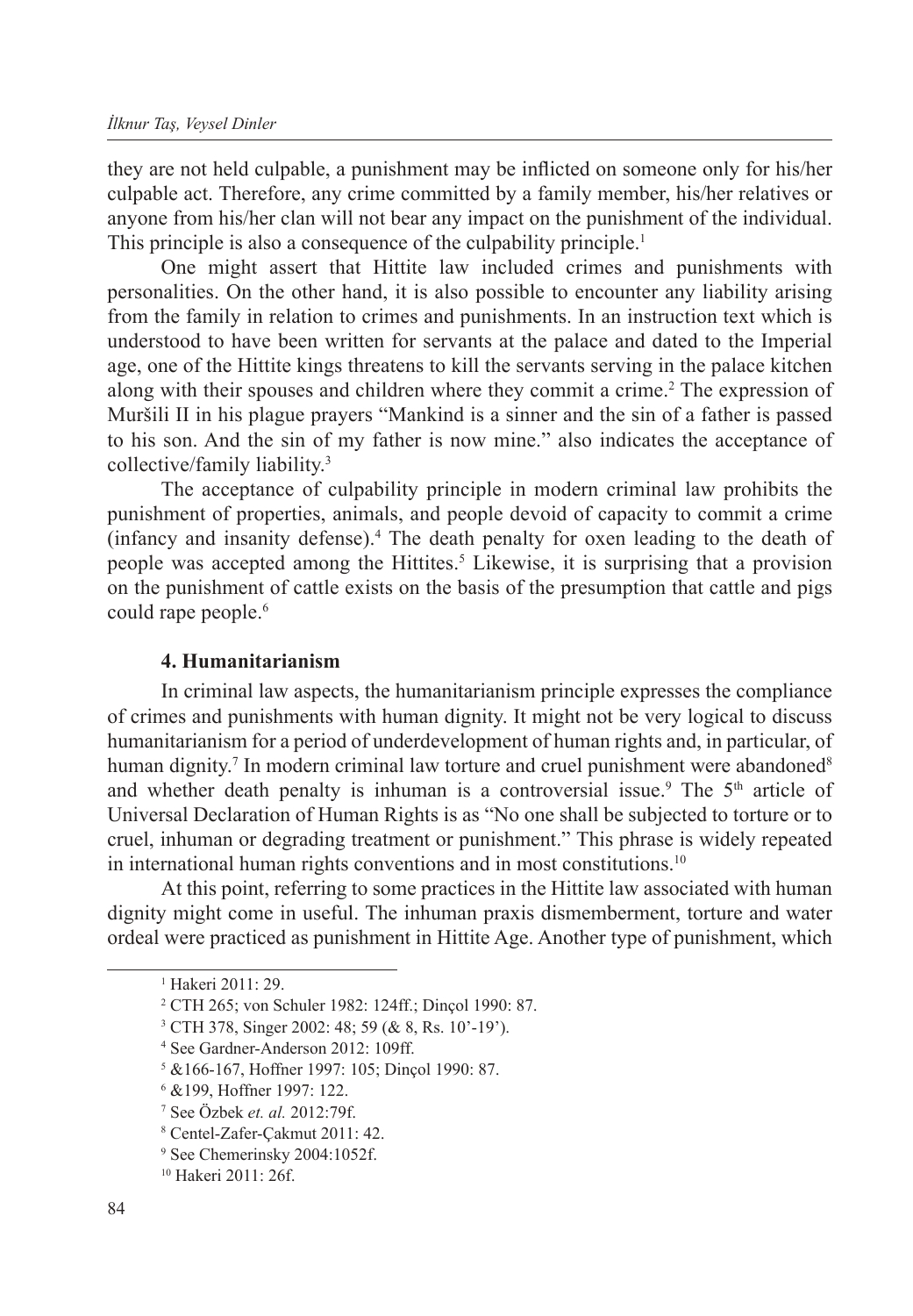may be characterized as against human dignity and even as an 'indignity punishment', is the practice of covering the head of a married woman who has cheated on her husband.<sup>1</sup>

It is observed that during the period of reform in Hittite criminal law, torture punishments and capital punishments were abandoned respectively in full and in part with the prioritization of fine as intended for free individuals. In other words, punishments were rendered more humanitarian after reforms in comparison with the old legal system.

#### **C. Crimes and Punishments in the Hittite Criminal Law**

Criminal norms consist of two elements, being a rule and a sanction. The rule is an order established for avoiding a specific behavior or act. The sanction is a legal consequence followed in breach of a rule.2 It is also possible to see this characteristic in the inscription of the Hittite law code.

#### **1. Crimes**

 Objecting to the decisions given by the king and the officers with jurisdiction power<sup>3</sup> and stealing the spears on the palace gate,<sup>4</sup> which are symbols of the kingdom's authority, are two of the punishments requiring the death penalty. On the other hand, the king has the power of pardon in such crimes.

Sex crimes have an individual place and importance in the Hittite law code. The sexual intercourse between free people and the physical intimacy between free men and their concubines are not deemed a crime in the Hittite civilization, provided that such acts are not forced.<sup>5</sup> On the other hand, a man was not allowed to marry his sister, mother or daughter and incest (*hurkel*) relationship resulted in capital punishment.<sup>6</sup> The act of incest which required capital punishment was not only effective for relatives by blood, but also for relatives by marriage. For example, it was also necessary to punish a man, who raped his stepdaughter or his mother-in-law or his stepmother, by death.7 Notwithstanding, levirate marriage (in which the brother of a deceased man marries his brother's widow) is not recognized as a crime.<sup>8</sup> There was no provision on the consideration of homosexuality as a crime in the Hittite law code.

As to sexual intercourse with animals, the Hittite law code included special provisions. The act of sexual intercourse with cattle, pigs and dogs is a crime requiring capital punishment.<sup>9</sup> Although the act of sexual intercourse with horses and mules is

- 7 &190-195, Hoffner 1997: 118-ff.
- <sup>8</sup> &193, Hoffner 1997: 120.

<sup>1</sup> &198, Hoffner 1997: 122.

<sup>2</sup> Toroslu 2011: 32.

<sup>3</sup> &173, Hoffner 1997: 109.

<sup>4</sup> &126, Hoffner 1997: 86.

<sup>5</sup> &190-194, Hoffner 1997: 118-ff.; Alp 1947: 480.

<sup>6</sup> &189, Hoffner 1997: 118.

<sup>9</sup> &187-189, Hoffner 1997: 117f.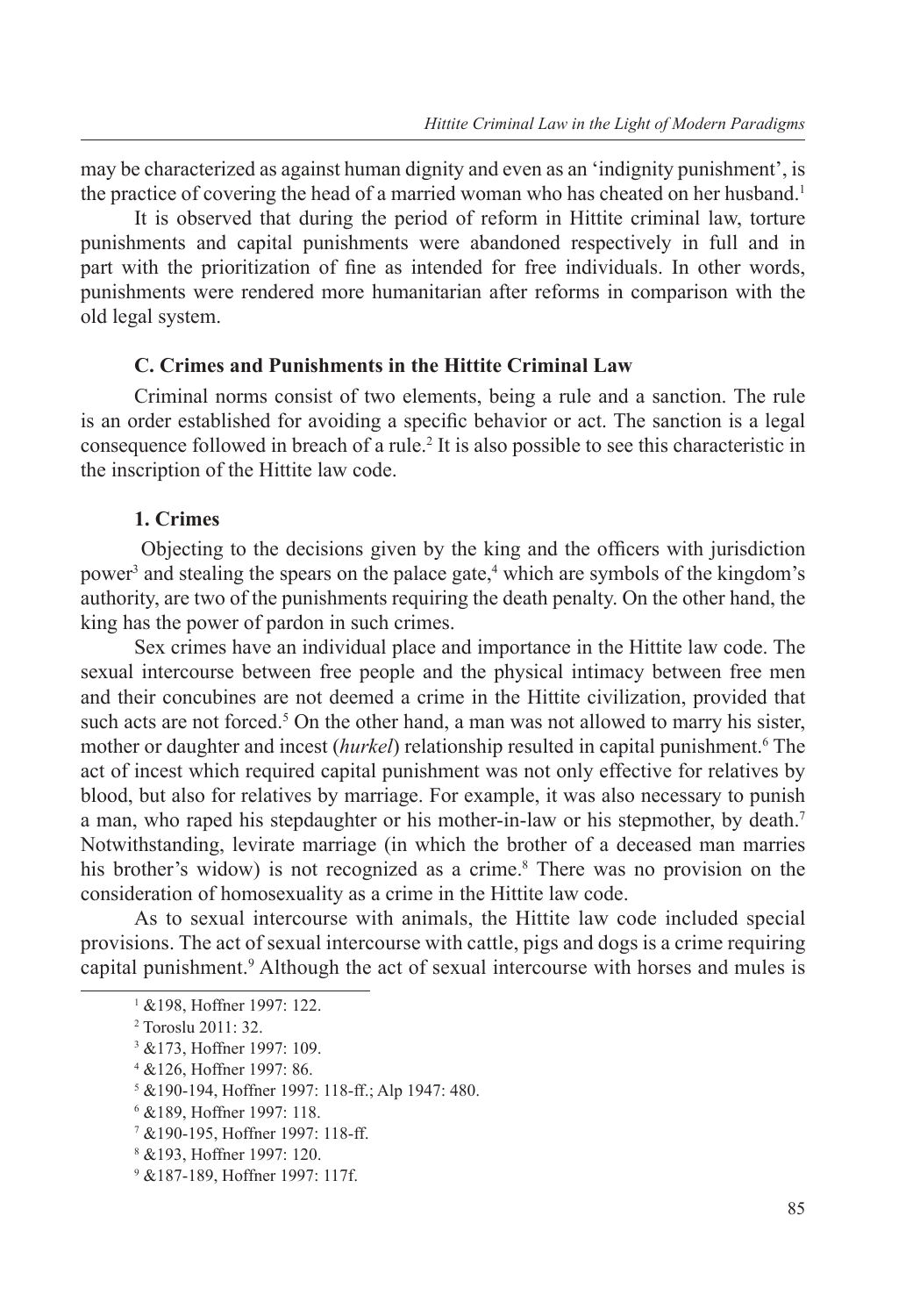deemed to be a crime, it does not require capital punishment. Those who engaged in such acts are accepted to be stained in religious aspects and they are not allowed to be a priest. $<sup>1</sup>$ </sup>

As is in Mesopotamia, casting 'witchcraft' is a serious crime and the king's judgment is required. Some articles in the Hittite law code addressed this subject.<sup>2</sup> Witchcraft is one of the major crimes among the Hittites and it requires capital punishment. If the person casting witchcraft is a member of royalty, banishment is imposed instead of capital punishment.<sup>3</sup>

Proprietary crimes are also considered significant in the Hittite law code. As mentioned above, stealing a bronze spear placed on the palace gate results in capital punishment since it is associated with the state authority.<sup>4</sup> Notwithstanding, stealing a wooden chair from the palace gate requires a fine of 6 shekels of silver, whereas stealing a water pipe requires a fine of 1 shekel of silver.<sup>5</sup> Stealing a plow required death by dismemberment by oxen in the old period of law. In the new law code, the penalty for this crime is 6 shekels of silver.<sup>6</sup> Resowing seeds on a field required death by dismemberment in the old law code.<sup>7</sup> In the new law code, it requires to pay a compensation of 30 breads and 3 bowls of quality beer. Stealing a stick of grapes from an enclosed vineyard requires a fine of 6 shekels of silver (up to 100 sticks), whereas stealing a stick of grapes from an unenclosed vineyard requires a fine of 3 shekels of silver.<sup>8</sup>

In the land of the Hittites, polluting a can of water or a water pond is also considered a crime since water resources are deemed holy and the offender should pay a compensation of 3 shekels accordingly.9

#### **2. Punishments**

In the Hittite law, punishment may be discussed under three primary groups as crimes requiring capital punishment, torture/physical punishments and compensation.10 In addition, the 'water ordeal' was practiced in some cases as in other South-West Asian civilizations.11 Fines were more predominant in the Hittite criminal law. Capital punishment and mutilation punishment which were more frequently referred to in the Code of Hammurabi are less encountered in comparison with fine.<sup>12</sup>

4 &126, Hoffner 1997: 86.

<sup>6</sup> &121, Hoffner 1997: 83.

<sup>&</sup>lt;sup>1</sup> & 200, Hoffner 1997: 123.

<sup>2</sup> &111, Hoffner 1997: 81; Doğan 2012: 106ff.

<sup>3</sup> Dinçol 2003: 16-18; Süel 2012: 313.

<sup>5</sup> &125, Hoffner 1997: 85.

<sup>7</sup> &166-167, Hoffner 1997: 105.

<sup>8</sup> &108, Hoffner 1997: 80.

<sup>9</sup> &25, Hoffner 1997: 28ff.

<sup>10</sup> Dinçol 2003: 15.

<sup>11</sup> Sevimli 2004: 268.

<sup>12</sup> Alp 1947: 479.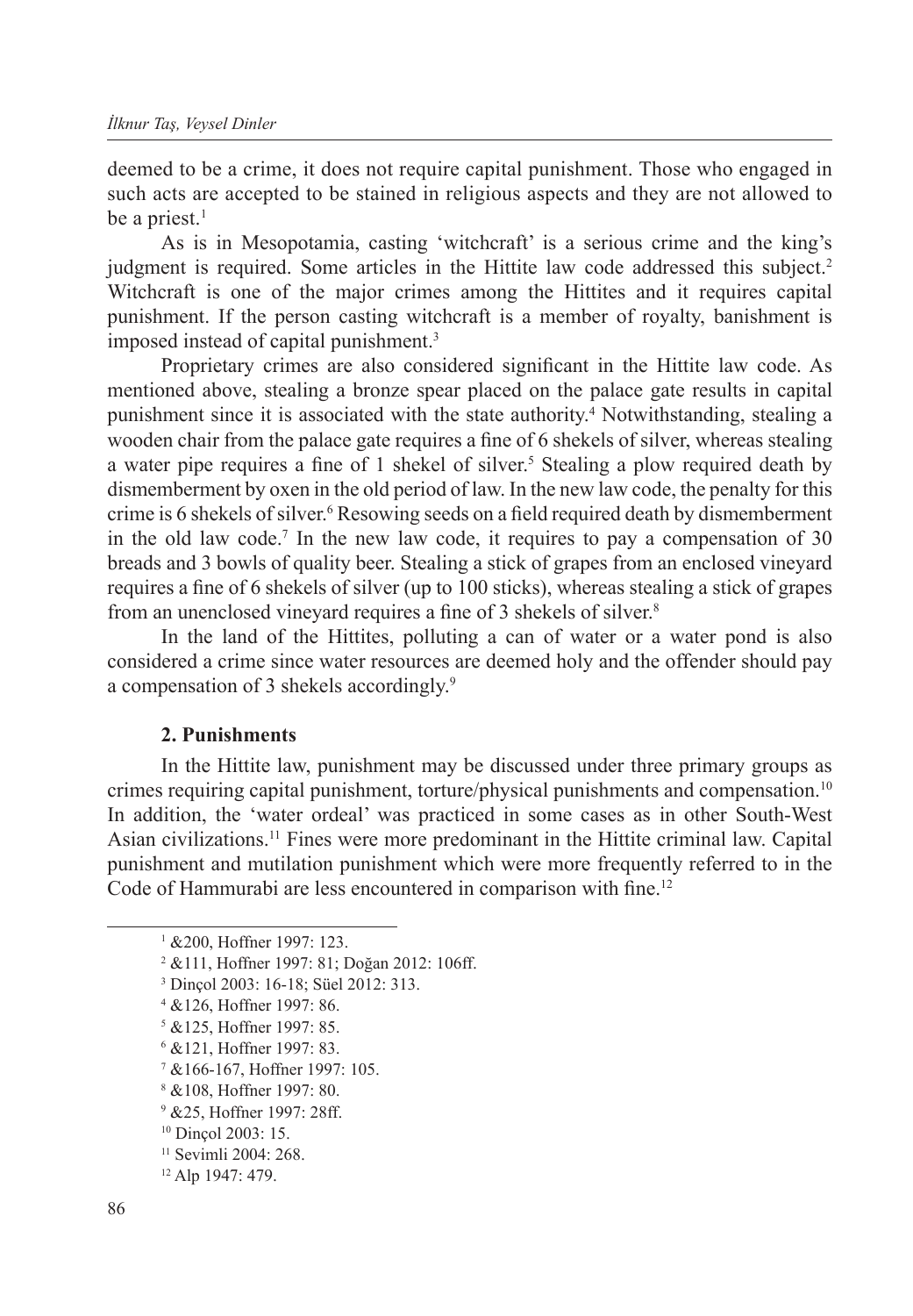Offenders were punished by death for serious crimes. There were several ways of execution. As mentioned above, the most horrible of these procedures applied in the past was the execution by dismemberment as the offender was being fastened to two oxen and pulled in opposite directions.<sup>1</sup> Stealing a plow or claiming a cultivated field also required this punishment stated above.<sup>2</sup> Another procedure for executing capital punishment was decapitation; in other words, it was the procedure of cutting off the head of an offender with the help of a sharp object such as axe.<sup>3</sup>

It is understood, by the comparison between the old and new versions of articles of code, that capital punishments which were inflicted for specific crimes in the early times ('*karuli karuli karuweli*': expressed as former, onetime, early) of the Hittite law code, were amended to compensation penalties in the subsequent period (*kinun*: expressed as now).<sup>4</sup> For example, it was found sufficient for the offender who committed a homicide to pay compensation instead of capital punishment which was formerly inflicted for this crime. In parallel with this, the retaliation law which required physical punishments was also replaced with the obligation to pay compensation. That is to say, the understanding of punishment among the Hittites was transformed into the understanding of compensating injuries and remedying losses and damages in time and physical punishments were abandoned.<sup>5</sup> It is a matter of fact that this was more humanitarian than other codes of South-West Asia with its existing form.

In the Hittite criminal jurisdiction, an offender took an oath where he or she could not provide adequate evidence in order to prove his or her innocence. Where an oath was not deemed sufficient, the water ordeal was practiced.<sup>6</sup> The water ordeal was the submersion of an offender (who was suspected to have committed a crime) in a stream and the exercise of arbitration of the River God (<sup>d</sup>Nārum) in order to understand whether or not the offender was guilty. The person would be considered sinful if he or she sank and clean, if he or she floated. The water ordeal was expressly specified in the Code of Ur-Nammu and the Code of Hammurabi. The Hittites had this practice in their customary law.7

#### **Conclusion**

Law exists with the formation of a society. The rules of law were put in writing as the state emerged in an institutional manner with all its aspects. In tandem with a prolonging institutionalization process, the rules of law were put in writing in the Hittite State which displayed all characteristics of ancient states. The existence of Assyrian trade colonies in the land of the Hittites for a long duration caused the Assyrian law to be influential on these lands. As an outward-oriented civilization having all kinds of commercial, political

<sup>1</sup> &121, Hoffner 1997: 83.

<sup>2</sup> &166-167, Hoffner 1997: 105; Dinçol 1990: 87.

<sup>3</sup> &173, Hoffner 1997: 109; Dinçol 2003: 31.

<sup>4</sup> Doğan 2012: 103.

<sup>5</sup> Özbek 1999: 62.

<sup>6</sup> KUB 13 3 II 14ff., III 29ff.; Alp 1947: 481.

<sup>7</sup> Sevimli 2004: 268.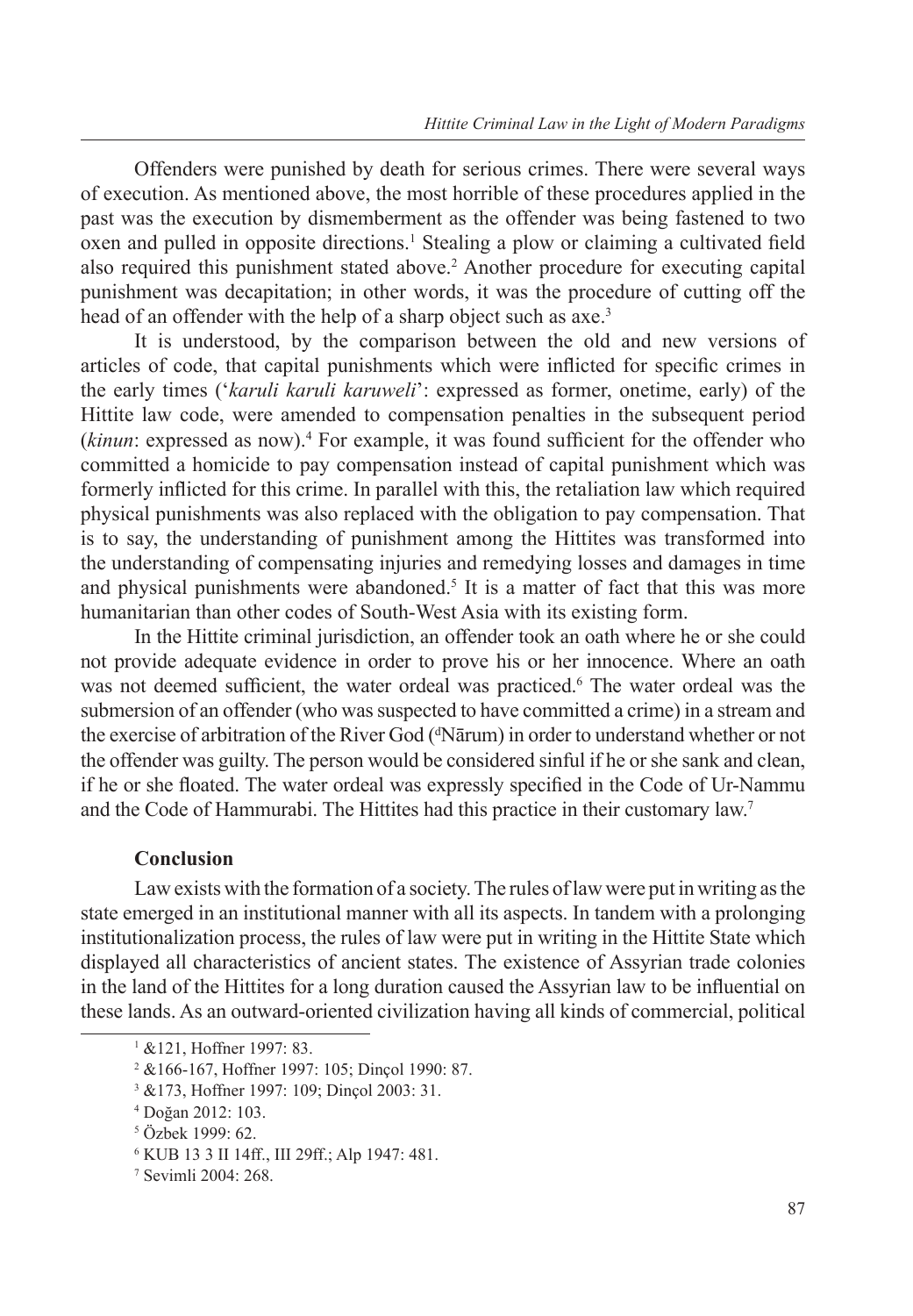and cultural relationships with neighboring states, the Hittites were also influenced by the law of Assyrians. The tradition of putting law in writing as witnessed in Babylonia and Assyria was also maintained by the Hittite civilization in its own era as a result of its establishment of political union. The Hittite law code, which was found in two tablets during archaeological excavations, arises from the interactions with other South-West Asian civilizations and the customary law being enforced for many years.

In addition to the rules of law for several fields, the Hittite law code also included criminal law to a great extent. In a manner similar to today's criminal laws, criminal norm manifests itself as the definition of a prohibited act and the identification of punishment to be inflicted for this act. The Hittite law code characterized in religious aspects reflects religious and moral values of the era on itself to such a great degree that almost every act associated with sex against morals was particularly accepted as a crime and one might assert that a modern-day understanding called legal moralism predominated in the Hittite criminal law. It will be necessary to accept this situation as normal in a society where sin and crime are expressed by the same word.

The fundamental purpose of the Hittite criminal norms is the protection of state authority and public order. Therefore, any rebellion against gods and the king requires the most severe punishment. On the other hand, animals and agricultural lands were specifically protected under criminal norms in the Hittite civilization where agriculture was of vital importance.

The change in the Hittite law surprisingly demonstrates that criminal law displayed an evolution from the sense of punitive (retributive) justice to the sense of restorative justice. The old Hittite law code included very severe punishments such as death and torture, whereas the new law code prescribed the imposition of compensation for many crimes, including homicide. The understanding favoring the fact that the retaliation (talion) had to be abandoned, the punishment of the offender with same misdeed would not provide any benefit and what really mattered was the compensation of loss incurred by the injured corresponds to the sense of restorative justice, which was more controversial particularly after 1970's and which was put forward as an alternative to the sense of punitive justice, to a great extent. This also indicates that the Hittite law was more advanced than its contemporaries.

The evolution of the Hittite law code emerged not only in the sense of justice, but also in humanitarian respects. Capital punishments were reduced as much as possible in the new period of law. Crimes committed against gods, the king and the king's judges, in other words, crimes against the state authority and sexual ethics resulted in capital punishment. This situation arises from the acceptance of a notion similar to legal moralism in the Hittites or, more precisely, of a notion supporting that any act against morals is a religious corruption at the same time.

One might point out that the culpability principle in the Hittite criminal law is underdeveloped. There are some practices that recognize the objective liability. Additionally, it is known that there are practices contrary to the personality principle on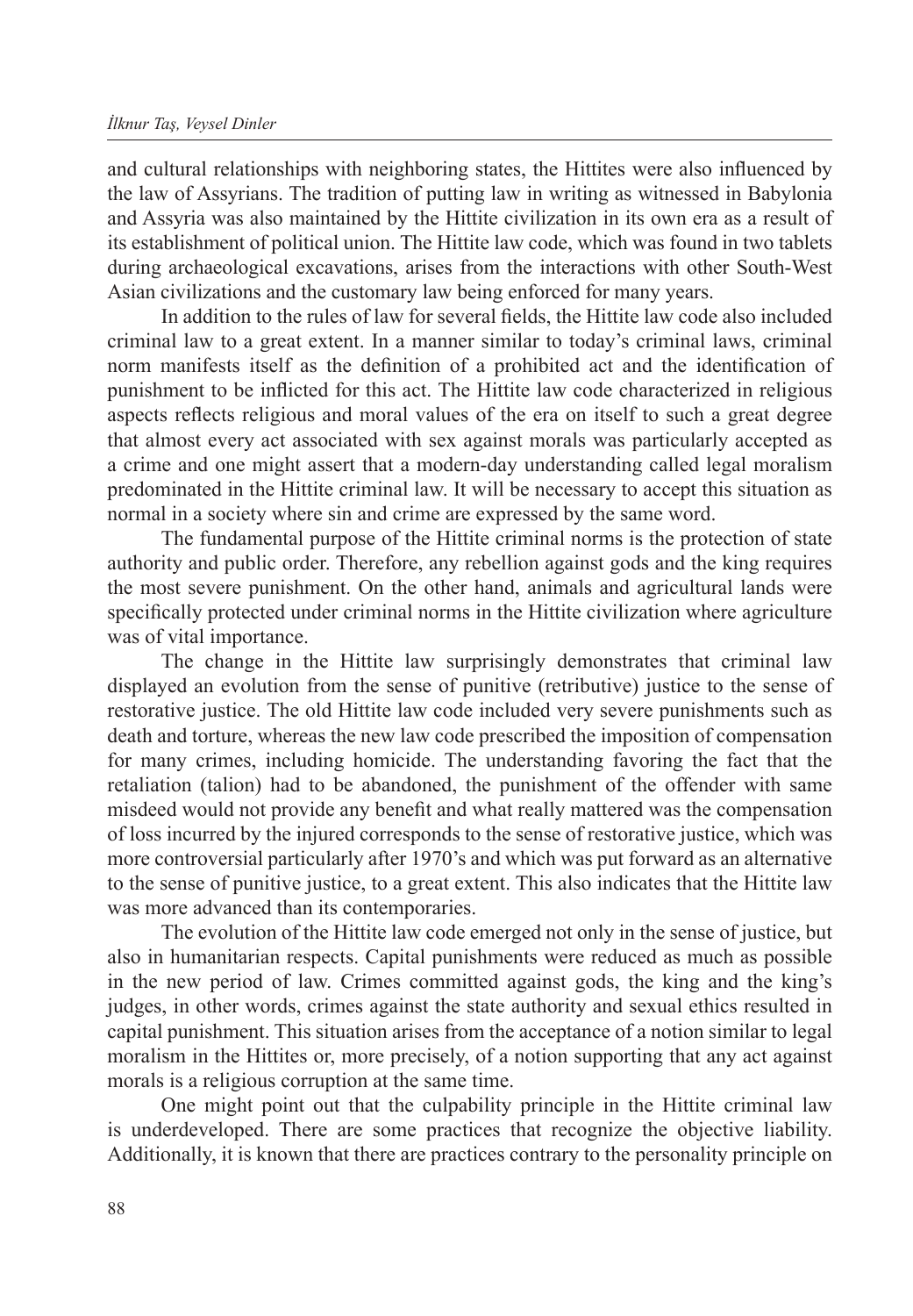crimes and punishments, although only few in numbers. On the other hand, the existence of institutions that are included in modern-day criminal law, such as negligence, selfdefense and attempt, in the Hittite law code indicates the advanced extent of the Hittite law in comparison with its contemporaries. As a matter of fact, punishments were mitigated with respect to the cases of injury or killing caused by accident and the crimes committed for the protection of one's own life and honor. Similarly, a distinction was made between the actuality of an act and the one remaining as an attempt.

It is surprising to see some practices in the Hittite law that remind us of the state of law which is crucial today and of the legality principle as a reflection of the state of law on criminal law. In the decree of Muršili, the order which is given to enforce laws as they are and in a straightforward manner evokes the legality principle which could be deemed a very new phenomenon in criminal law. On the other hand, the punishability of the kings committing a crime against god reminds us of modern-day state of law. On the contrary, the infliction of different punishments on slaves and women and members of the royalty does not correspond to the equality principle.

This study questioned whether or not or to what extent principles and institutions included in modern-day criminal law played a part in the Hittite law. Criminal law which emerged along with the history of mankind took its current form after undergoing a fast development under the influence and with the contribution of all civilizations and particularly by the Enlightenment. It would not be a true approach to search for the same of principles and institutions, which particularly emerged or was put into effect in the last two centuries, in the Hittite legal system. Nevertheless, the origins of legal principles should specifically be sought in the past.

We think that this interdisciplinary study will be beneficial to legal historians and particularly to those who will conduct a research on the past of criminal law. Making some assumptions on the era is hindered by the inability to reach all information on the Hittite civilization and the controversial interpretations of some written documents by Hittitologists. New documents and proofs to be discovered and the revelation of some practices particularly in criminal law will come in useful for making more reliable evaluations.

> **İlknur Taş** *Hitit University Hittite Civilization Research Center Çorum, Turkey*

> > ilktas@gmail.com

**Veysel Dinler** *Hitit University Department of Political Science and Public Administration 19040 Çorum, Turkey*

veyseldinler@hitit.edu.tr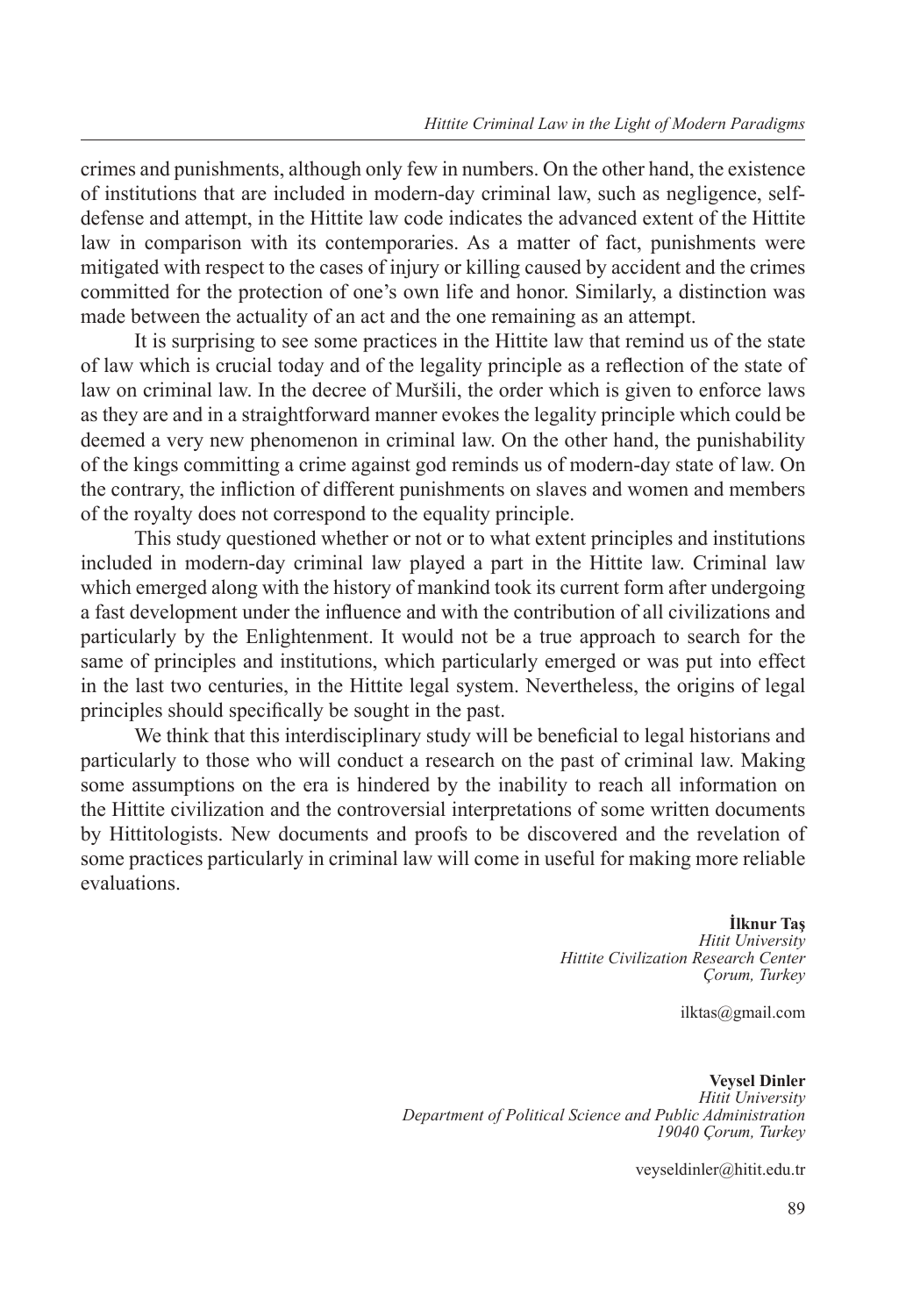#### **Bibliography**

Alacakaptan U. 1958, İngiliz Ceza Hukukunda Suç ve Cezaların Kanuniliği Prensibi, Ankara.

- Alp S. 1947, Hitit Kanunları Hakkında, "Ankara Üniversitesi Dil ve Tarih-Coğrafya Fakültesi Dergisi" 5/5, 465-482.
- Arslan Z. 2000, Devletin Hukuku, Hukuk Devleti ve Özgürlük Sarkacı, "Doğu Batı" 13, 65-85.
- Beccaria C. 2004, Suç ve Cezalar Hakkında, (Translated into Turkish by Sami Selçuk), Ankara.
- Borger R., Lutzmann H., W.H.P. Römer, E. von Schuler 1982, Texte aus der Umwelt des Alten Testaments (TUAT ) I/1, Gütersloh.
- Centel N., Zafer H., Çakmut Ö. 2011, Türk Ceza Hukukuna Giriş, İstanbul.

Chemerinsky E. 2004, The Constitution and Punishment, "Standford Law Review" 56, 1049-1080. Çetintürk E. 2008, Onarıcı Adalet, Ankara.

Çoban A.-R., Canatan B., Küçük A. 2008 (eds.), Hukuk Devleti Hukukî Bir İlke Siyasî Bir İdeal, Ankara. Cohen Y. 2002, The Unwritten Laws of the Hittites, in: Wilhelm 2002, 73-82.

- Dinçol A.M. 1990, Hitit Yasalarının Ana Çizgileri ve Eski Önasya Hukuku ile Etkileşimi, AnAr 12, 83-100.
- Dinçol B. 2003, Eski Önasya Toplumlarında Suç ve Ceza Kavramı, Türk Eskiçağ Bilimleri Enstitüsü Yayınları, İstanbul.
- Doğan E. 2012, Hitit Hukuku Belleklerdeki "Kayıp", İstanbul (3rd edition).
- Erdoğan M. 2007, Anayasa Hukuku, Ankara (4<sup>th</sup> edition).

Feuerbach von J.A.R. 1812, Lehrbuch des gemeinen in Deutschland gültigen peinlichen Rechts, Giessen.

Gardner T.J., Anderson T.M. 2012, Criminal Law, Wadsworth (11<sup>th</sup> edition).

- Hafızoğulları Z., Özen M. 2010, Türk Ceza Hukuku Genel Hükümler, Ankara.
- Hakeri H. 2011, Ceza Hukuku Genel Hükümler, Ankara.
- Hoffner H.A. 1997, The Laws of the Hittites. A Critical Edition, Leiden New York Köln.
- Kılıç Y., Akkuş M.S. 2013, Çivi Yazılı Hukukta Kölelere Verilen Cezalar, TS 8/7, 283-292.
- Metin Y. 2008, Avrupa Birliğinde Hukuk Devletinin Unsurları, in: Çoban *et al.* 2008, 577-628.
- İçel K., Donay S. 2005, Karşılaştırmalı ve Uygulamalı Ceza Hukuku (1. Kitap), İstanbul (4th edition).
- Montesquieu Ch.-L. 2011, Kanunların Ruhu Üzerine (Translated into Turkish by Fehmi Baldaş), İstanbul.

Novkov J. 2011, Legal Archaeology, PRQ 64/2, 348-361.

- Otten H. 1979, Original oder Abschrift zur Datierung von CTH 258, in: Florilegium Anatolicum. Mélanges offerts à Emmanuel Laroche, Paris, 273-276.
- Önder A. 1992, Ceza Hukuku Dersleri, İstanbul.
- Özbek V.Ö. 1999, Ceza Hukukunda Suçtan Doğan Mağduriyetin Giderilmesi, Ankara.
- Özbek V.Ö., Kanbur M.N., Doğan K., Bacaksız P., Tepe I. 2012 (eds.), Türk Ceza Hukuku Genel Hükümler, Ankara (3rd edition).
- Singer I. 2002, Hittite Prayers, WAW 11, Atlanta.
- Somer P. 2005, Umumi Hukuk Tarihinin Konusu ve Önemi Üzerine Kısa Bir Değerlendirme, "İstanbul Ticaret Üniversitesi Sosyal Bilimler Dergisi", 4/8, 221-232.
- Süel A. 2012, Hititlerde Suç ve Ceza, in: Yiğit *et al.* 2012, 323-328.

Tahir T. 1949, Ceza Hukuku Umumi Kısım, İstanbul.

- Toroslu N. 2011, Ceza Hukuku Genel Kısım, Ankara.
- von Schuler E. 1982, Vorschriften für Diener des Königs, in: Borger et al. 1982, 124-125.
- Wilhelm G. 2002 (Hrsg.), Akten des IV. Internationalen Kongresses für Hethitologie: Würzburg, 4-8. Oktober 1999, StBoT 45, Wiesbaden.
- Yiğit T., Kaya M.A., Sina A. 2012 (eds.), Ömer Çapar'a Armağan, Ankara.